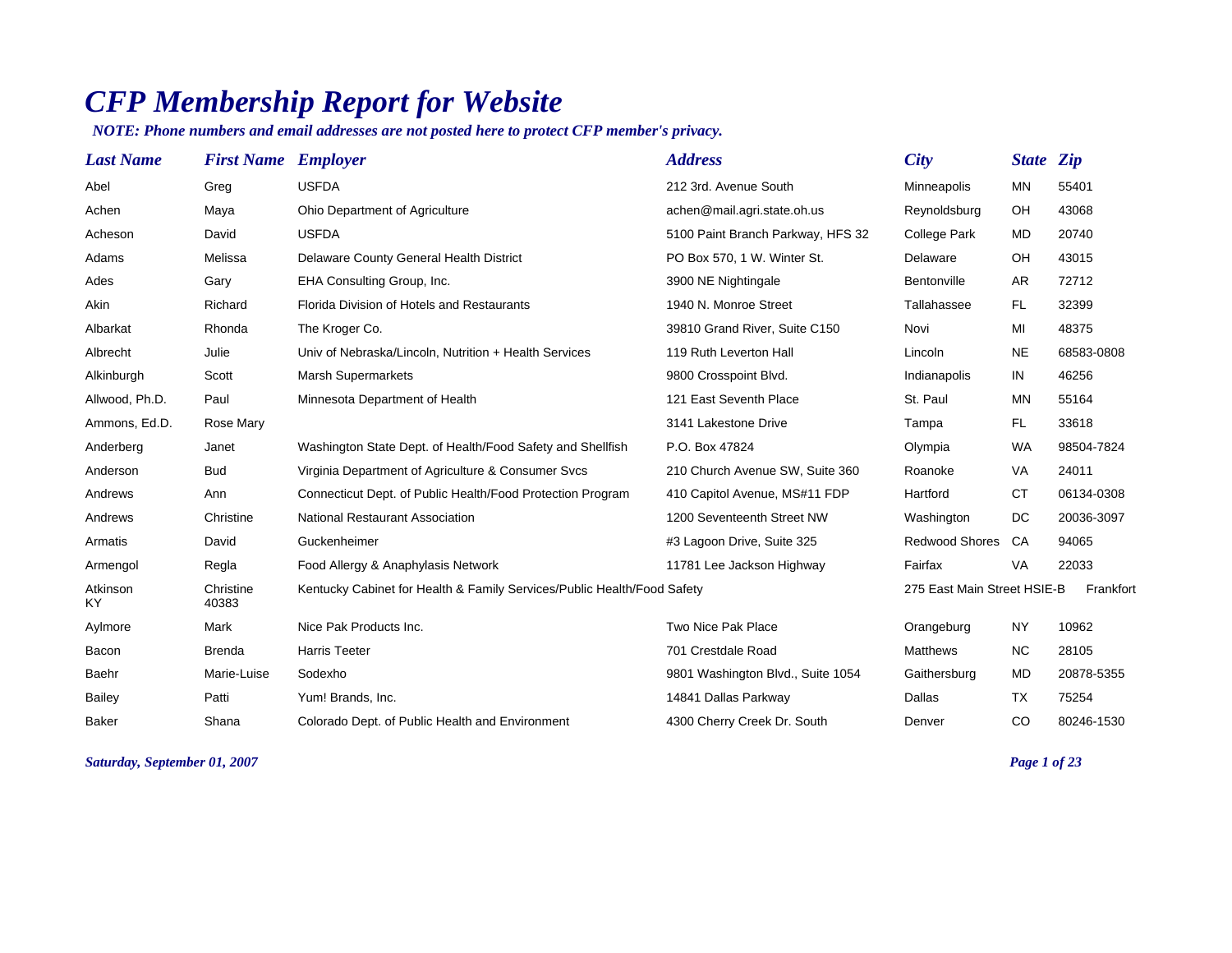| <b>Last Name</b> | <b>First Name Employer</b> |                                                         | <b>Address</b>                     | City                | State <i>Zip</i> |            |
|------------------|----------------------------|---------------------------------------------------------|------------------------------------|---------------------|------------------|------------|
| <b>Banks</b>     | Arthur L.                  | Food and Drug Administration                            | 5100 Paint Branch Parkway          | College Park        | MD               | 20740-3835 |
| Barham           | Frederick                  | Virginia Dept. of Agriculture/Office of Dairy and Foods | 102 Governor Street, Room 349      | Richmond            | VA               | 24011      |
| <b>Barnett</b>   | Norman E.                  | Fry's Food and Drug Stores                              | 14836 W. Juneberry Way             | Surprise            | AZ               | 85374      |
| Barney           | <b>Rick</b>                | Sweetbay Supermarket                                    | 3801 Sugar Palm Drive              | Tampa               | FL.              | 33619      |
| Barscewski       | Stephen J.                 | San Antonio Metropolitan Health District                | 332 W. Commerce, Rm 202            | San Antonio         | <b>TX</b>        | 78205      |
| Baum             | David                      | <b>Boulder County Public Health</b>                     | 3450 Broadway                      | <b>Boulder</b>      | CO               | 80304      |
| Baum             | Mitzi D.                   | <b>America's Second Harvest</b>                         | 35 E. Wacker Drive, Suite 2000     | Chicago             | IL.              | 60601      |
| Beerbower        | Byron S.                   | Michigan Dept of Agriculture, Food + Dairy Division     | 525 W. Allegan                     | Lansing             | MI               | 48933      |
| Beery            | Merl                       | <b>Bob Evans Farms</b>                                  | 3776 South High Street             | Columbus            | OH               | 43207      |
| Benjamin         | Angeline                   | Taco Bell Corp.                                         | 17901 Von Karman                   | Irvine              | CA               | 92614      |
| Benjamin         | Dianne                     | USFDA/CFSAN                                             | 5100 Paint Branch Parkway, HFS-627 | College Park        | <b>MD</b>        | 20740      |
| Bergner          | Larry                      | Oklahoma State Department of Health                     | 111 NE 1st Street                  | Pryor               | OK               | 74361      |
| Bernard          | Katherine                  | USDA/FSIS/FSES/OPAEO                                    | 5601 Sunnyside Avenue              | <b>Beltsville</b>   | <b>MD</b>        | 20705      |
| <b>Besey</b>     | Kevin                      | Michigan Dept. of Agriculture, Food and Dairy Division  | PO Box 30017                       | Lansing             | MI               | 48909      |
| Bewig            | Karen                      | Yum! Brands, Inc.                                       | 11939 Manchester Rd., #401         | Des Peres           | <b>MO</b>        | 63131      |
| <b>Bhatt</b>     | Chirag H.                  | City of Houston Environmental Health                    | 8000 N. Stadium Drive, Suite 200   | Houston             | <b>TX</b>        | 77054      |
| <b>Binkley</b>   | Margaret                   | <b>Texas Tech University</b>                            | Box 41162                          | Lubbock             | TX               | 79409-3042 |
| Birt             | Dawn                       | Nestle R&D                                              | 809 Collins Ave.                   | Marysville          | OH               | 43040      |
| <b>Black</b>     | Jim                        | Piere Foods, Inc.                                       | 9990 Princeton Road                | Cincinnatti         | OH               | 45246      |
| Blanchard        | Rodney                     | Monroe County Environmental Health Division             | 2353 South Custer                  | Monroe              | MI               | 48161      |
| <b>Bloom</b>     | James                      | <b>Bloom Consulting</b>                                 | 830 Oakbrook                       | Chatham             | IL.              | 62629      |
| <b>Bohm</b>      | Shirley B.                 | USFDA/CFSAN                                             | 5100 Paint Branch Parkway, HFS-627 | College Park        | <b>MD</b>        | 20740-3835 |
| Boone            | Margaret                   | USFDA/CFSAN                                             | 5100 Paint Branch Parkway          | College Park        | MD               | 20740      |
| <b>Booth</b>     | Darryl                     | Decade Software Company, LLC                            | 4201 W. Shaw, Suite 102            | Fresno              | CA               | 93722      |
| <b>Borel</b>     | Elizabeth C.               |                                                         | 196 Pheasant Run Drive             | <b>West Chester</b> | PA               | 19380      |

*Saturday, September 01, 2007 Page 2 of 23*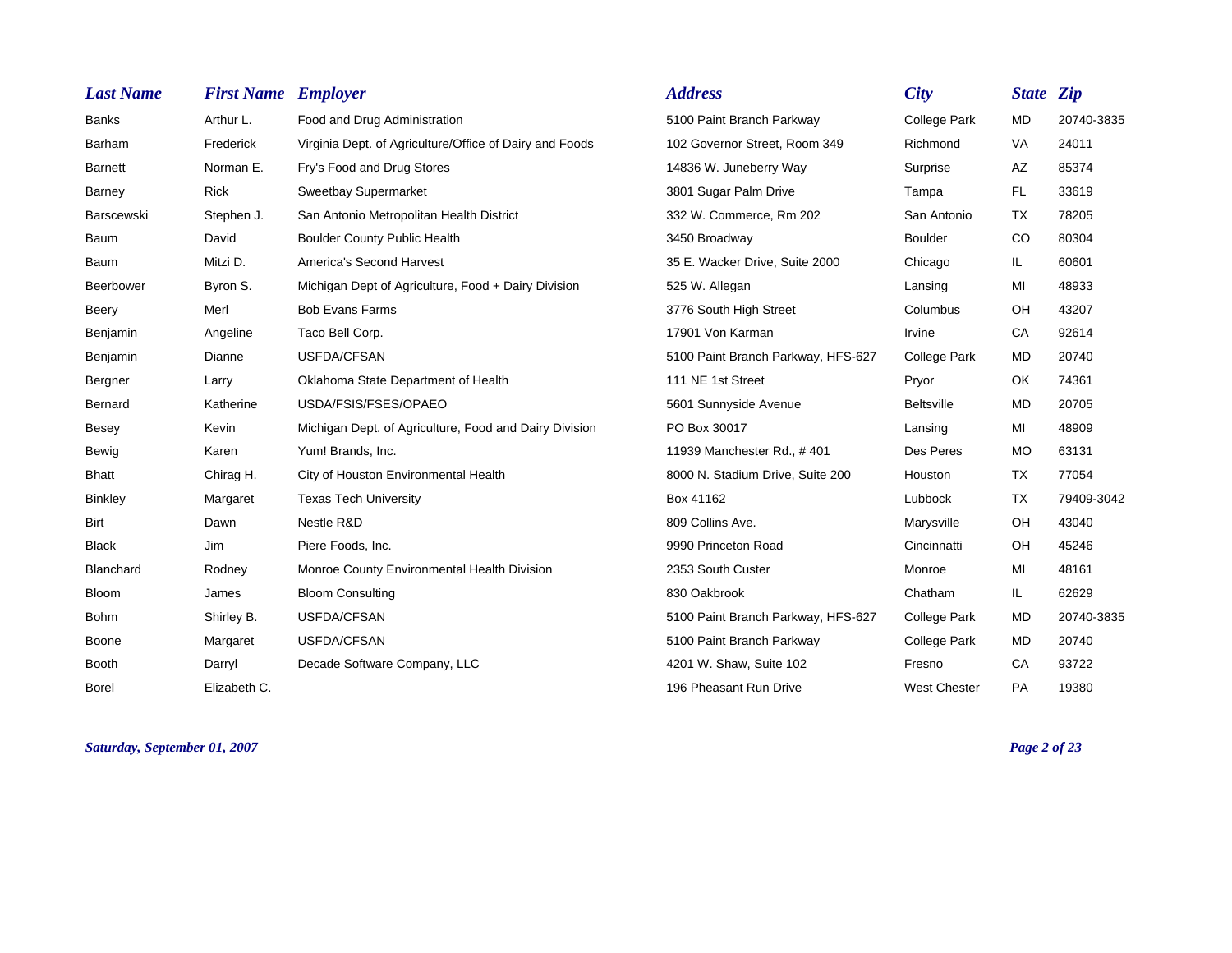| <b>Last Name</b> | <b>First Name Employer</b> |                                                                           | <b>Address</b>                        | <b>City</b>                        | State <i>Zip</i> |            |
|------------------|----------------------------|---------------------------------------------------------------------------|---------------------------------------|------------------------------------|------------------|------------|
| <b>Botts</b>     | Tim                        | Kay Chemical Company/Ecolab                                               | 8300 Capital Drive                    | Greensboro                         | <b>NC</b>        | 27409      |
| <b>Bowman</b>    | Patricia                   | Johnson and Wales University                                              | 8 Abbott Park Place                   | Providence                         | <b>RI</b>        | 02903      |
| <b>Boyles</b>    | Christopher                | The Steritech Group, Inc.                                                 | 7600 Little Avenue                    | Charlotte                          | <b>NC</b>        | 28226      |
| <b>Bradley</b>   | Kent                       | Franklin County Health Department                                         | 280 E. Broad                          | Columbus                           | OH               | 43215      |
| <b>Bradley</b>   | Renee C.                   | <b>Cass County Health Department</b>                                      | 1024 Cross Creek Drive                | <b>Grain Valley</b>                | <b>MO</b>        | 64029      |
| <b>Brania</b>    | Jonathan                   | Underwriters Laboratories Inc.                                            | 12 Laboratory Drive                   | Research Triangle NC               |                  | 27709-3995 |
| <b>Brench</b>    | William Alan               | Maryland Dept. of Health and Human Hygiene                                | 6 St. Paul St., Suite 1301            | Baltimore                          | <b>MD</b>        | 21202-1608 |
| <b>Briggs</b>    | Douglas                    | Hardee's Food Systems / CKE                                               | 201 Gloucester Court                  | Chatham                            | IL.              | 62629      |
| <b>Brown</b>     | Patrick J.                 | Pathmark Stores Inc.                                                      | 200 Milik Street, M-240               | Carteret                           | <b>NJ</b>        | 07008-1194 |
| <b>Brown</b>     | Robert                     | Shaw's Supermarkets, Inc.                                                 | PO Box 600                            | E. Bridgewater                     | MA               | 02333      |
| Buchanon         | Janice D.                  | DeKalb County Environmental Health                                        | 445 Winn Way, Suite 320               | Decatur                            | GA               | 30031      |
| <b>Bullinger</b> | Kenan L.                   | North Dakota Department of Health                                         | 600 East Boulevard Avenue, Dept. 301  | <b>Bismarck</b>                    | <b>ND</b>        | 58505      |
| <b>Bullock</b>   | Teresa                     | Arkansas DHHS Division of Health                                          | 27 West Township                      | Fayetteville                       | AR               | 72703      |
| <b>Burns</b>     | Alfred B.                  | Vermont State Department of Health/Health Protection                      | 108 Cherry St., P.O. Box 70           | <b>Burlington</b>                  | <b>VT</b>        | 05402      |
| Callahan         | Jason                      | Steton Technology                                                         | 912 W 1600 S Suite A200               | Saint George                       | UT               | 84770-6308 |
| Campbell<br>FL.  | Douglas<br>32819           | Environmental Health Testing, Natl. Registry of Food Safety Professionals |                                       | 5728 Major Blvd, Suite 750 Orlando |                  |            |
| Cannon           | <b>Beth</b>                | Steritech                                                                 | 10066 Owens Drive                     | Westminster                        | CO               | 80021      |
| Canter           | Deborah D.                 | KSU-Dept. of Hotel, Restaurant, Institution Mgt & Dietetics               | Justin Hall 104                       | Manhattan                          | KS               | 66506-1404 |
| Carey            | Robert                     | <b>Publix Supermarket</b>                                                 | PO Box 32024                          | Lakeland                           | FL.              | 23802      |
| Caronna          | Deborah                    | North Central District Health Department                                  | 31 North Main Street                  | Enfield                            | <b>CT</b>        | 06082      |
| Caronna          | Deborah A.                 | North Central District Health Department                                  | PO Box 1222, 31 North Main Street     | Enfield                            | <b>CT</b>        | 06082      |
| Carotenuto       | Tony                       | Navy Environmental Health Center                                          | 620 John Paul Jones Circle Suite 1100 | Portsmouth                         | VA               | 23708-2103 |
| Cartwright       | <b>Rick</b>                | <b>Hobart Corporation</b>                                                 | 701 S. Ridge Avenue                   | Troy                               | OH               | 45374      |
| Casey            | Robert                     | Ecolab                                                                    | 8300 Capital Drive                    | Greensboro                         | <b>NC</b>        | 27409      |
| Catlin           | Charles                    | P.F. Chang's China Bistro Inc.                                            | 7676 E. Pinnacle Peak Rd.             | OrlandoScottsdale AZ               |                  | 85255      |

*Saturday, September 01, 2007 Page 3 of 23*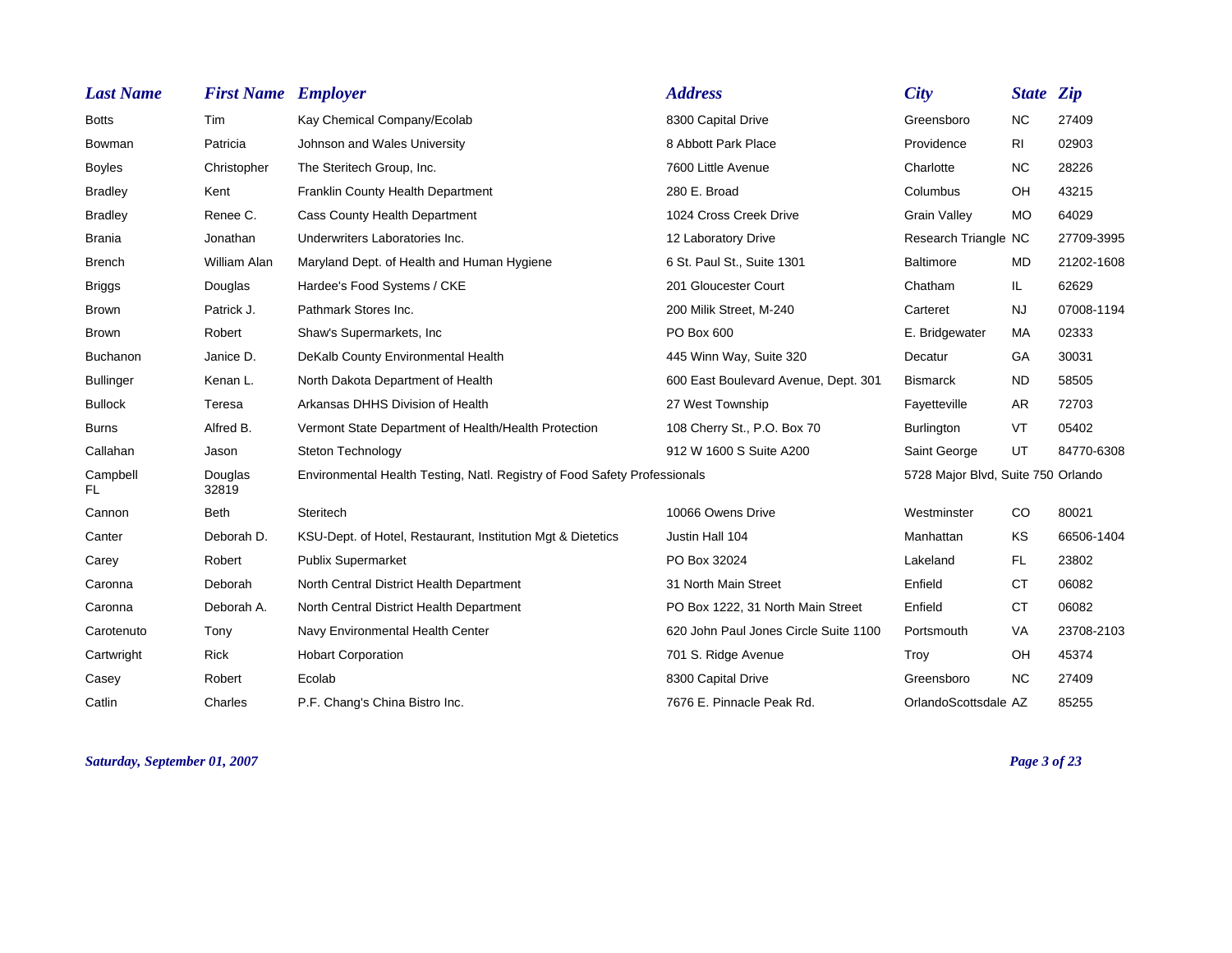| <b>Last Name</b> | <b>First Name Employer</b> |                                                         | <b>Address</b>                        | <b>City</b>          | <b>State Zip</b> |            |
|------------------|----------------------------|---------------------------------------------------------|---------------------------------------|----------------------|------------------|------------|
| Caulk            | B. Lance                   | State of Delaware Public Health                         | 805 River Road                        | Dover                | DE               | 19901      |
| Cavaliero        | Kelli                      | <b>Disneyland Resort</b>                                | 1313 South Harbor Blvd.               | Anaheim              | CA               | 92802      |
| Checketts        | Neil                       | Wal-Mart Stores, Inc.                                   | 508 SW 8th Street                     | Bentonville          | AR               | 72716      |
| Chrisman         | John C.                    | Darden Restaurants Inc.                                 | 5900 Lake Ellenor Drive               | Orlando              | FL.              | 32809      |
| Christy          | Glenda                     | Giant Eagle, Inc.                                       | 261 Kappa Drive                       | Pittsburgh           | PA               | 15238      |
| Chuboff          | LeAnn                      | <b>NRA Educational Foundation</b>                       | 175 W. Jackson Blvd., Suite 1500      | Chicago              | IL.              | 60604-2184 |
| Church           | Lisa                       | <b>Burger King Corporation</b>                          | 5505 Blue Lagoon Drive                | Miami                | <b>FL</b>        | 33126      |
| Cockerham        | Lois                       | Southeast Community College                             | 5701 Vine                             | Lincoln              | <b>NE</b>        | 68505-2845 |
| Coffill          | Thomas                     | City of Boston Division of Health Inspections           | 1010 Massachusetts Avenue             | <b>Boston</b>        | MA               | 02118      |
| Coffman          | Roger                      | Lake County Health Department                           | 118 South Main Street                 | Wauconda             | IL.              | 60084      |
| Cohen            | Benjamin                   | Center for Science in the Public Interest (CSPI)        | 1875 Connecticut Avenue NW, Suite 300 | Washington           | DC               | 20009      |
| Cohn             | Sheila                     | <b>National Restaurant Association</b>                  | 1200 17th Street, NW                  | Washington           | DC.              | 20036-3097 |
| Colegrove        | Sandy                      | Pike County Health Department                           | 229 Valleyview Drive                  | Waverly              | OH               | 45690      |
| Coleman          | Gary                       | Underwriters Laboratories, Inc.                         | 12 Laboratory Drive                   | Research Triangle NC |                  | 27709-3995 |
| Collins          | Linda                      | Food and Drug Administration                            | 4040 N. Central Expressway, #900      | Dallas               | TX               | 75204-3128 |
| Coltrin          | Julie                      | Sheetz, Inc.                                            | Sheetz Way                            | Claysburg            | PA               | 16625      |
| Comello          | Joseph                     | Larimer County Dept. of Health and Environment          | 1525 Blue Spruce Drive                | <b>Fort Collins</b>  | CO               | 80524      |
| Cook             | Chris                      | Miami County Health District                            | 510 W. Water St., Suite 130           | Troy                 | <b>OH</b>        | 45373      |
| Cooke            | Michelle                   | Weber-Morgan Health Department                          | 477 23rd                              | Ogden                | UT               | 84401      |
| Cooper           | Anne                       | <b>Dunkin Brands</b>                                    | 20605 Autumn Breeze Court             | Cornelius            | <b>NC</b>        | 28031      |
| Corby            | J. Joseph                  | New York Department of Agriculture and Markets          | 10 B Airline Drive                    | Albany               | <b>NY</b>        | 12235-0001 |
| Cornman          | Lee M.                     | Florida Department of Agriculture and Consumer Services | 3125 Conner Boulevard, C-18           | Tallahassee          | FL.              | 32399-1650 |
| Costa            | Jon                        | Applebee's                                              | 4551 W. 107th St.                     | <b>Overland Park</b> | <b>KS</b>        | 66207      |
| Cox              | Christine                  | Montana Department of HHS, Food & Consumer Safety       | 1400 Broadway, Rm C214                | Helena               | <b>MT</b>        | 59620      |
| Craque           | Jovce                      | Ohio Department of Agriculture                          | 8995 East Main Street                 | Reynoldsburg         | OH               | 43068      |

*Saturday, September 01, 2007 Page 4 of 23*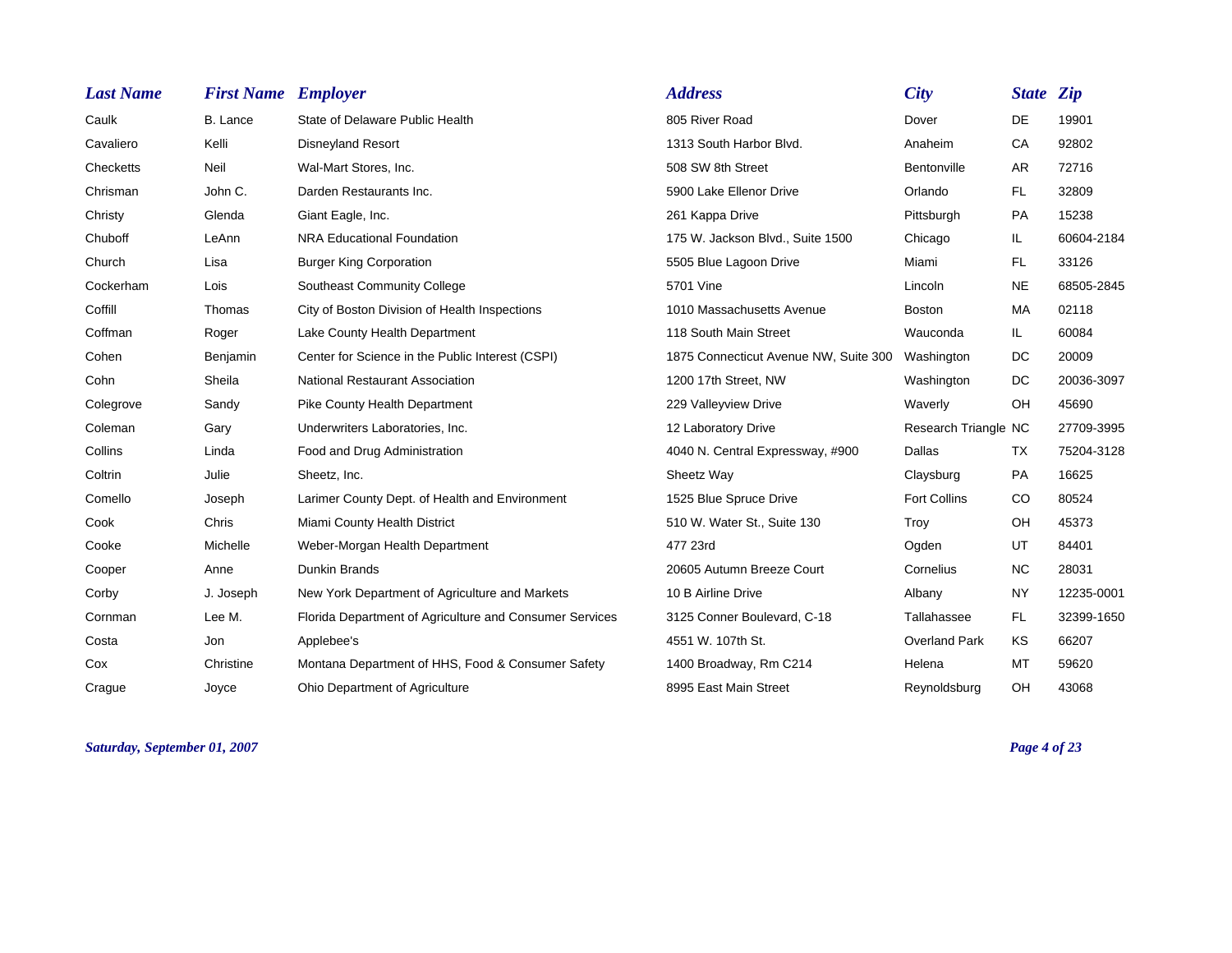| <b>Last Name</b> | <b>First Name Employer</b> |                                                                                         | <b>Address</b>                     | City                | State Zip |            |
|------------------|----------------------------|-----------------------------------------------------------------------------------------|------------------------------------|---------------------|-----------|------------|
| Craig            | Sandra                     | SC Dept. of Health and Environmental Control                                            | 2600 Bull Street                   | Columbia            | <b>SC</b> | 29201      |
| Culbertson       | Myles                      | New Mexico State University                                                             | P.O. Box 30002 / MSC PSL           | las Cruces          | <b>NM</b> | 88003      |
| Cummins          | Catherine                  | Virginia Department of Health                                                           | PO Box 7912                        | Charlottesville     | VA        | 22906-7912 |
| Damiano          | Dominick                   | Nestle R&D                                                                              | 809 Collins Avenue                 | Marysville          | OH        | 43040-4002 |
| Daniel           | Jodi                       | Springfield/Greene Co. Health Department                                                | 227 E Chestnut Expressway          | Springfield         | <b>MO</b> | 65810      |
| Daniels          | <b>Brady</b>               |                                                                                         |                                    |                     |           |            |
| Darnell          | Tim                        | Mississippi Department of Health                                                        | PO Box 1700                        | Jackson             | <b>MS</b> | 39215      |
| Daye             | Judy                       | North Carolina Department of Environment and Natural Resources 1632 Mail Service Center |                                    | Raleigh             | <b>NC</b> | 27699-1632 |
| Deasy            | Karen                      | CDC/USFDA/CFSAN                                                                         | 5100 Paint Branch Parkway, HFS-022 | College Park        | <b>MD</b> | 20140-3835 |
| Denby            | Cumore                     | Denby Food Safety Services                                                              | 15064 Joshua Street                | Victorvilee         | CA        | 92394      |
| Denby, Jr.       | Cumore B.                  | <b>CKJ Enterprises Group LLC</b>                                                        | 15064 Joshua Street                | Victorville         | CA        | 92394-2093 |
| Derstine         | Dr. Wayne                  |                                                                                         |                                    |                     | FL.       |            |
| <b>Dickhaut</b>  | Jason                      | <b>Brinker International</b>                                                            | 6700 LBJ Freeway                   | Dallas              | TX        | 75240-6513 |
| Dingman          | Jim                        | Underwriter's Laboratories Inc.                                                         | 333 Pfingsten Road                 | Northbrook          | IL.       | 60062      |
| Diskin           | Michael                    | Allegheny County Health Department                                                      | 3901 Penn Avenue                   | Pittsburgh          | PA        | 15224      |
| Doi              | Sidney                     | State of Hawaii Department of Health/Sanitation Branch                                  | 591 Ala Moana Blvd.                | Honolulu            | HI        | 96813      |
| Dolan            | Michael J.                 | GoJo Industries, Inc.                                                                   | P.O. Box 991                       | Akron               | OH        | 44309-0991 |
| Dominick         | Thomas J.                  | Basha's, Inc.                                                                           | P.O. Box 488                       | Chandler            | AZ        | 85244-0488 |
| Dreiseidel       | Marcia                     | Union County Health Department                                                          | 940 London Avenue, Suite 1100      | Marysville          | <b>OH</b> | 43040      |
| Drew             | James                      | Manitoba Health/Canada                                                                  | 4080-300 Carlton Street            | Winnipeg, Manitoba, |           | CA R3GIV7  |
| D'Sa             | Elaine                     | University of Georgia                                                                   | 328 Hoke Smith Annex               | Athens              | GA        | 30602      |
| Duffill          | Raymond A.                 | <b>USFDA</b>                                                                            | 1 Montvale Avenue                  | Stoneham            | MA        | 02180      |
| Duke             | Deree                      | City of Amarillo, Bi-City-County Health District                                        | PO Box 1971                        | Amarillo            | TX        | 79105-1971 |
| Dunne            | John                       | Johnson and Wales University - Denver Campus                                            | 7150 Mountview Blvd.               | Denver              | CO        | 80220      |
| Dyenson          | Natalie M.                 | <b>Walt Disney World</b>                                                                | PO Box 10000                       | Lake Buena Vista FL |           | 32830-1000 |

*Saturday, September 01, 2007 Page 5 of 23*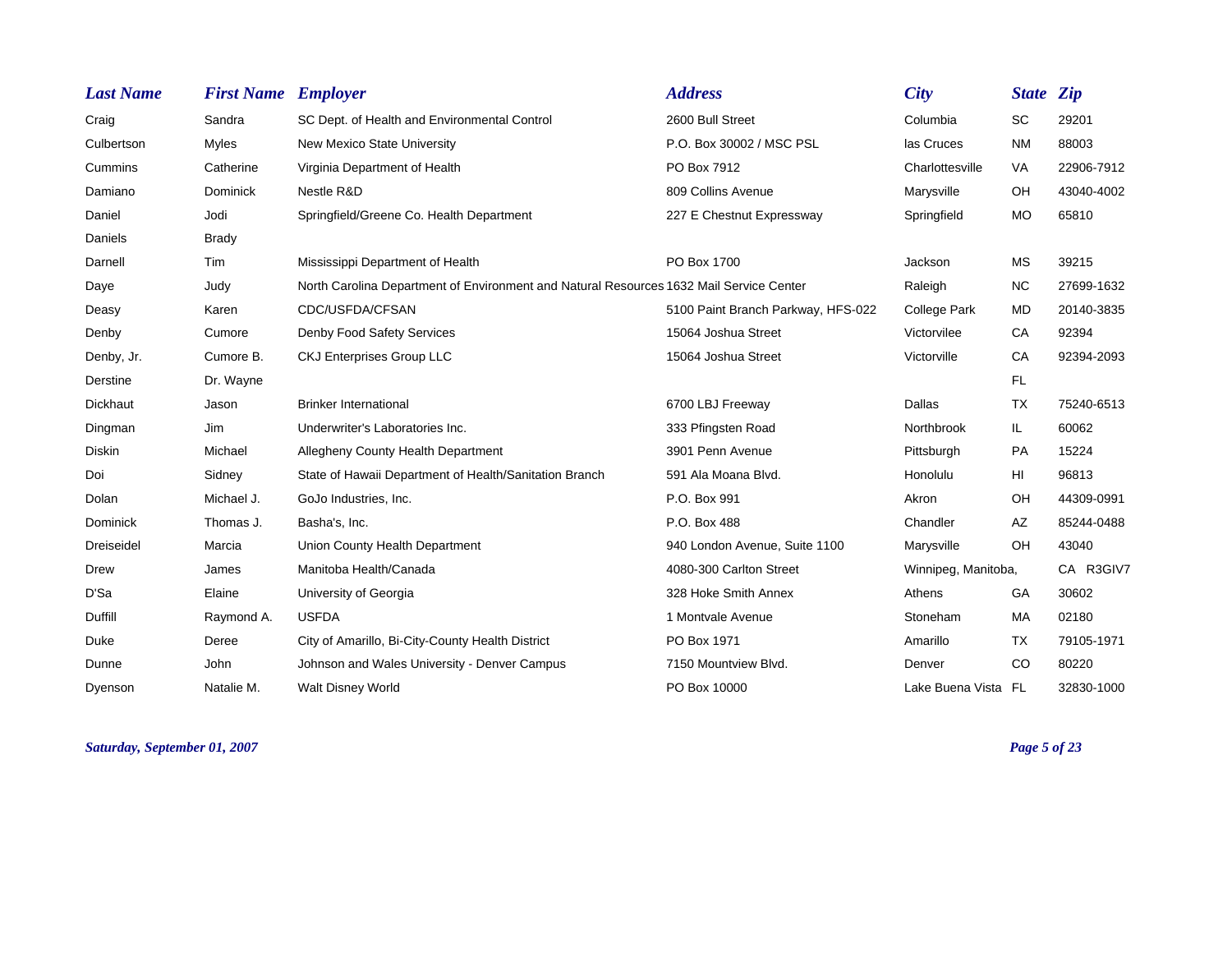| <b>Last Name</b> | <b>First Name Employer</b> |                                                          | <b>Address</b>                                      | <b>City</b>         | State Zip     |               |
|------------------|----------------------------|----------------------------------------------------------|-----------------------------------------------------|---------------------|---------------|---------------|
| Ealy             | Carla                      | Middletown City Health Department                        | 1 Donham Plaza                                      | Middletown          | OH            | 45042         |
| Eblen            | <b>Brian Shawn</b>         | <b>USFDA/CFSAN</b>                                       | 5100 Paint Branch Parkway, HFS-306                  | <b>College Park</b> | <b>MD</b>     | 20740         |
| Echols           | Tara                       | Cleveland Department of Public Health                    | 1925 St. Clair Avenue                               | Cleveland           | OH            | 44114         |
| Edwards          | Larry                      |                                                          | 13959 Shalestone Drive                              | Clifton             | <b>VA</b>     | 20124         |
| Eifert<br>24073  | Dr. Joseph                 | Virginia Tech                                            | Department of Food Science and Technology           |                     |               | Blacksburg VA |
| Eils             | Larry                      | <b>NAMA</b>                                              | 20 N. Wacker Drive, Suite 3500                      | Chicago             | IL.           | 60606-3102    |
| Elliott          | Gary W.                    | SC Department of Health and Environmental Control        | 1658 Sharon Lane                                    | Lancaster           | <b>SC</b>     | 29720         |
| Elliott          | Monica B.                  | Farm Fresh Food and Pharmacy                             | PO Box 2250                                         | Virginia Beach      | <b>VA</b>     | 23450-2250    |
| Elliott          | Phil                       | <b>Food Products Association</b>                         | 1350 I Street, NW, Suite 300                        | Washington          | DC.           | 20005         |
| Esparza          | Patty                      | <b>NEHA</b>                                              | 720 S. Colorado Blvd., Suite 900-S                  | Denver              | <sub>CO</sub> | 80246-1960    |
| Evans            | David L.                   | Nelson Farms at Morrisville State College                | 3261 Route 20                                       | Cazenovia           | <b>NY</b>     | 13035         |
| Evans            | Ted                        | Oklahoma Department of Health                            | 1000 NE 10th Street                                 | Oklahoma City       | OK            | 73117-1299    |
| Everly           | Vicki                      | Santa Clara County Department of Environmental Health    | 1555 Berger Drive, Suite 300                        | San Jose            | CA            | 95112-2716    |
| Fabian           | Sandra                     | Wawa, Inc.                                               | 260 West Baltimore Pike                             | Wawa                | PA            | 19063         |
| Fanaselle        | Wendy                      | USFDA/CFSAN                                              | 5100 Paint Branch Parkway, HFS-627                  | <b>College Park</b> | <b>MD</b>     | 20740-3835    |
| Fandrey          | Mary                       | Missouri Department of Health & Senior Services          | 930 Wildwood PO Box 570                             | Jefferson City      | MO            | 65102-0570    |
| Farrar           | Jeff                       | California Dept. of Health Services/Food and Drug Branch | P.O. Box 997413                                     | Sacramento          | CA            | 95899-7413    |
| Fear             | James M.                   | USFDA/State Training Team                                | 11919 Rockville Pike, HFC-60                        | Rockville           | <b>MD</b>     | 20852         |
| Feldstein        | Faye J.                    | USFDA/CFSAN                                              | 5100 Paint Branch Parkway, Room 2C-001 College Park |                     | <b>MD</b>     | 20740-3835    |
| Ferko            | Francis                    | RARE Hospitality International, Inc.                     | 8215 Roswell Road, Bldg. 600                        | Atlanta             | GA            | 30350         |
| Finkenbinder     | Dean                       | Wyoming Department of Agriculture                        | 2219 Carey Avenue                                   | Cheyenne            | <b>WY</b>     | 82002         |
| <b>Fliss</b>     | Margaret                   | Johnson Diversey                                         | 8310 16th St.                                       | Sturtevant          | WI            | 53177-0902    |
| Flood            | Anthony                    | International Food Information Council (IFIC)            | 1100 Connecticut Avenue NW 430                      | Washington          | DC            | 20036         |
| <b>Flowers</b>   | Kevin                      | <b>Bob Evans Farms</b>                                   | 3776 South High Street                              | Columbus            | OH            | 43207         |
| Foegle           | Thomas M.                  | <b>Brinker International</b>                             | 6700 LBJ Freeway, Suite 3105                        | Dallas              | <b>TX</b>     | 75240         |

*Saturday, September 01, 2007 Page 6 of 23*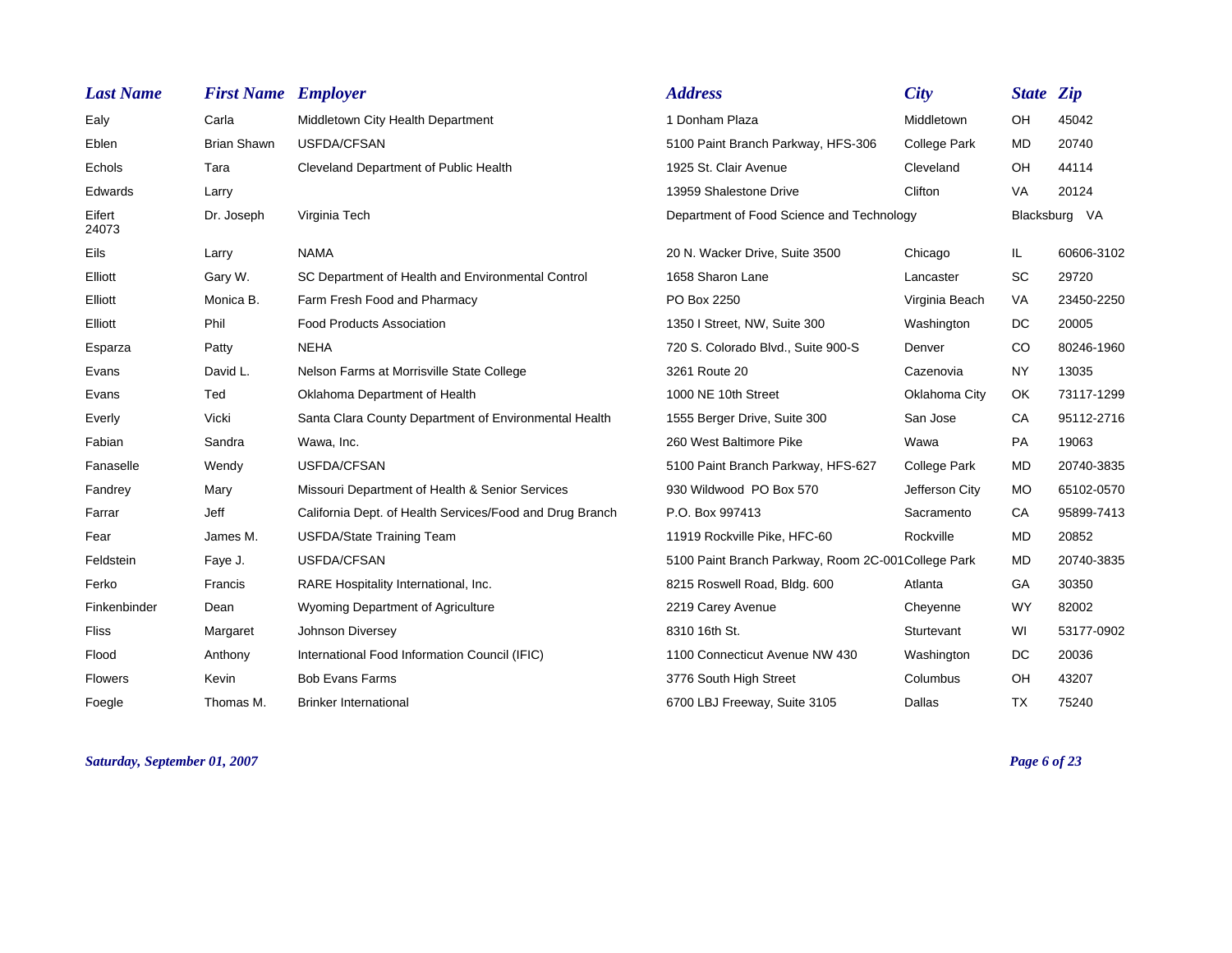| <b>Last Name</b> | <b>First Name</b> Employer |                                                          | <b>Address</b>                       | <b>City</b>         | <b>State Zip</b> |            |
|------------------|----------------------------|----------------------------------------------------------|--------------------------------------|---------------------|------------------|------------|
| Ford             | Thomas                     | Ecolab                                                   | 8300 Capital Drive                   | Greensboro          | <b>NC</b>        | 27410      |
| Forrestal        | Kristen                    |                                                          | P.O. Box 869                         | <b>Sugar Grove</b>  | IL.              | 60554      |
| Forslund         | Christopher                | Minnesota Environmental Health Association               | 4141 Douglas Drive North             | Crystal             | <b>MN</b>        | 55422      |
| Foster           | John A.                    | Proctor & Gamble                                         | 2 Proctor & Gamble Plaza             | Cincinnati          | OH               | 25202      |
| Frappier         | Robert D.                  | Ahold USA                                                | 185 Campanelli Drive                 | <b>Braintree</b>    | MA               | 02184-5206 |
| Frias            | Liza                       | Albertsons                                               | 1421 S. Manhattan Avenue             | Fullerton           | CA               | 92831-5221 |
| Fry              | James L.                   | Springfield-Greene County Health Department              | 227 E. Chestnut Expressway           | Springfield         | <b>MO</b>        | 65802      |
| Furlong          | Terence                    | Food Allergy & Anaphylaxis Network                       | 11781 Lee Jackson Highway, Suite 160 | Fairfax             | VA               | 22033-3309 |
| Gaither          | Ron                        | The Kroger Company                                       | 1014 Vine St.                        | Cincinnati          | <b>OH</b>        | 45202-1100 |
| Gale             | Ben                        | Santa Clara County Dept. of Environmental Health         | 1555 Berger Drive, Suite 300         | San Jose            | CA               | 95112-2716 |
| Gans             | Jeff                       | Santa Clara County Department of Environmental Health    | 1555 Berger Drive, Suite 300         | San Jose            | CA               | 95112-2716 |
| Gardner          | <b>Brett</b>               | Raley's                                                  | 500 West Capitol                     | Sacramento          | CA               | 95605-2696 |
| Garland          | <b>Steve</b>               | <b>Marsh Supermarkets</b>                                | 9800 Crosspoint Blvd.                | Indianapolis        | IN               | 46256      |
| Garren           | Donna M.                   | <b>National Restaurant Association</b>                   | 1200 Seventeenth St. NW              | Washington          | DC               | 20036-3097 |
| Garza            | Ponciano                   | City of McAllen Health Department                        | 1300 Houston Avenue                  | McAllen             | <b>TX</b>        | 78501      |
| Gasbarro         | Everett                    | Dunkin' Brands Inc.                                      | 130 Royall Street                    | Canton              | MA               | 02021      |
| Gelfius          | Allen                      | <b>USFDA/State Training Team</b>                         | 11919 Rockville Pike, HFC-60         | Rockville           | MD.              | 20852      |
| George           | Shaji                      | Walt Disney World Co.                                    | PO Box 10000                         | Lake Buena Vista FL |                  | 32830      |
| Gerzonich        | Barbara                    | New York State Department of Health                      | 547 River St., Room 515              | Troy                | <b>NY</b>        | 12180      |
| Gifford          | David                      | Washington State Dept. of Health/Food Safety & Shellfish | P.O. Box 47824                       | Olympia             | <b>WA</b>        | 98504-7824 |
| Gilliam          | A. Scott                   | Indiana State Department of Health                       | 2 N. Meridian Street, Room 5C        | Indianapolis        | IN               | 46204      |
| Girard           | Lorna                      | Minnesota Dept. of Agriculture/Dairy and Food Inspection | 625 Robert St North                  | St. Paul            | <b>MN</b>        | 55155-2538 |
| Glassburner      | Mary                       | Kansas Department of Health & Environment                | 1000 SW Jackson, Suite 330           | Topeka              | KS               | 66612      |
| Godwin           | William D.                 | Washington County Health Department                      | 1332 Pennsylvania Ave.               | Hagerstown          | <b>MD</b>        | 21742      |
| Gombas           | David                      | International Fresh-cut Products Association             | 1600 Duke Street, Suite 440          | Alexandria          | <b>VA</b>        | 22314      |

*Saturday, September 01, 2007 Page 7 of 23*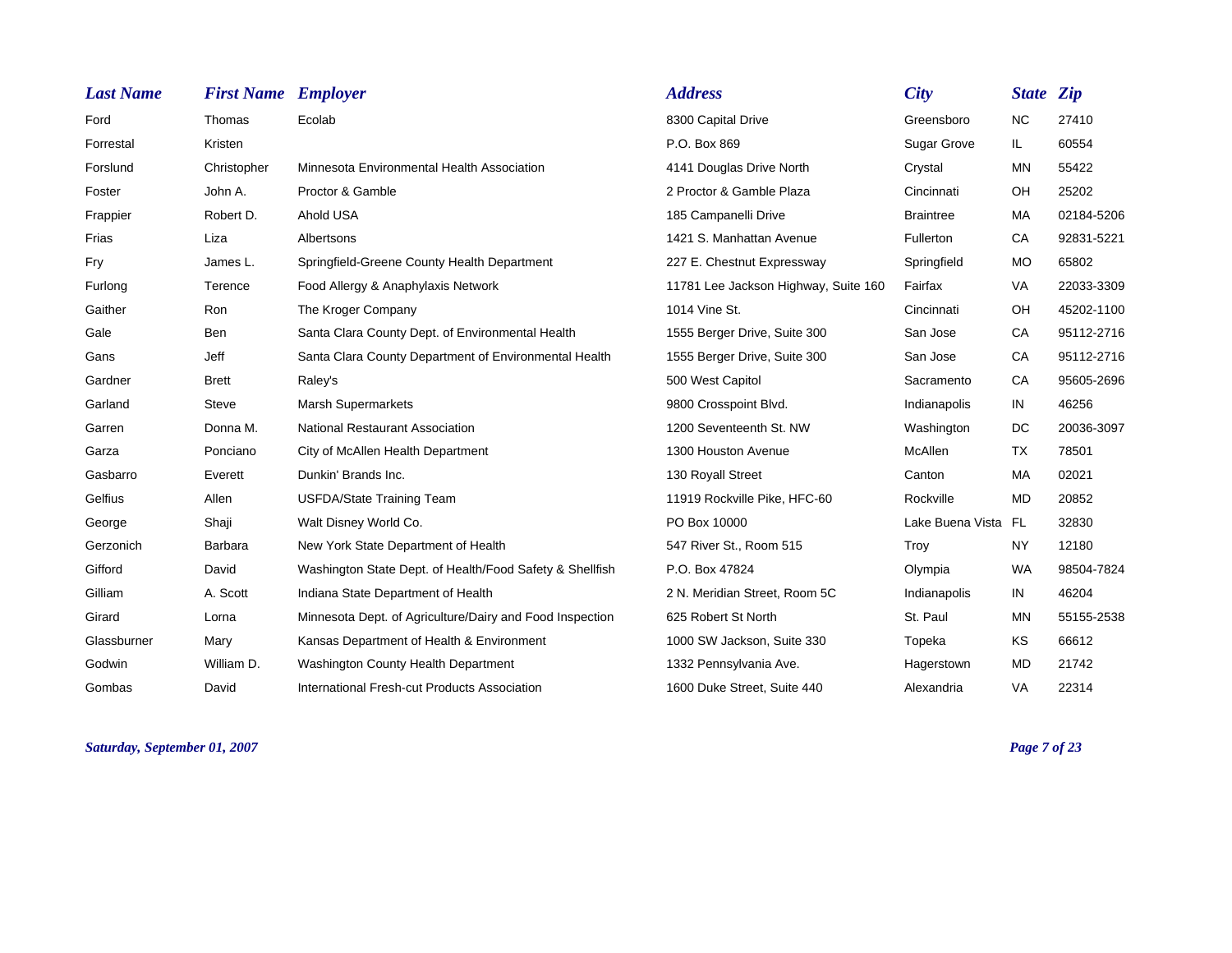| <b>Last Name</b> | <b>First Name Employer</b> |                                                           | <b>Address</b>                   | <b>City</b>     | <b>State Zip</b> |            |
|------------------|----------------------------|-----------------------------------------------------------|----------------------------------|-----------------|------------------|------------|
| Goode            | Steven J.                  | <b>Clark County Health District</b>                       | 625 Shadow Lane, PO Box 3902     | Las Vegas       | <b>NV</b>        | 89127      |
| Goodfellow       | Thomas                     | <b>Boston Inspectional Services</b>                       | 1010 Massachusetts Avenue        | <b>Boston</b>   | MA               | 02118      |
| Gordon           | Chris                      | Virginia Department of Health                             | 109 Governor's Drive, 5th Floor  | Richmond        | VA               | 23219      |
| Gorny            | James                      | United Fresh Fruit and Vegetable Association              | 430 Grande Avenue                | Davis           | CA               | 95616      |
| Goytia           | Rita M.                    | Puerto Rico Department of Health                          | P.O. Box 70184                   | San Juan        | <b>PR</b>        | 00936-8184 |
| Graves           | Maida                      | Delaware Public Health                                    | 544 S. Bedford Street            | Georgetown      | DE               | 19951      |
| Graves           | Tom                        | Wendy's International                                     | P.O. Box 256                     | Dublin          | OH               | 43017      |
| Greco            | Darby                      | New York State Department of Health                       | 547 River St., Room 515          | Roy             | <b>NY</b>        | 12180      |
| Green            | Laura                      | CDC-RTI                                                   | 24770 Buford Highway, MS F-28    | Atlanta         | GA               | 30341      |
| Green            | Pam                        | Ryan's Restaurant Group, Inc.                             | 405 Lancaster Avenue             | Greer           | <b>SC</b>        | 29650      |
| Grenatwitzke     | Harry E.                   | Grenawitzke Consulting                                    | 50 Sheridan Drive                | Monroe          | MI               | 48162-2941 |
| Griffith         | Jane                       | Wawa, Inc.                                                | 260 W. Baltimore Pike            | Wawa            | PA               | 19063-5699 |
| Griffith         | Victoria                   | <b>Clyde's Restaurant Group</b>                           | 3236 M Street NW                 | Washington      | DC               | 20007      |
| Grinstead        | Dale                       | Johnson Diversey                                          | 8310 16th Street                 | Sturtevant      | WI               | 53177      |
| Grisham          | Nicole                     | Colorado Dept. of Public Health and Environment           | 4300 Cherry Creek Dr. South      | Denver          | <sub>CO</sub>    | 80246-1530 |
| Grottenthaler    | Robert                     | <b>Titterington's Baking Company</b>                      | 48 Cummings Park                 | Woburn          | MA               | 01801      |
| Grover           | Steven F.                  | <b>Burger King Corporation</b>                            | 5505 Blue Lagoon Drive           | Miami           | FL.              | 33126      |
| Grzywinski       | Kristie                    | NRA Educational Foundation                                | 175 W. Jackson Blvd., Suite 1500 | Chicago         | IL.              | 60604-2914 |
| Guay             | Christopher                | Proctor & Gamble Co.                                      | 1 Proctor & Gamble Plaza         | Cincinnati      | <b>OH</b>        | 45202      |
| Guichard         | Frances                    | Chicago Dept. of Public Health - Food Protection Division | 2133 West Lexington, 2nd Floor   | Chicago         | IL.              | 60612      |
| Gundlach         | William                    | Safe Food Systems, Inc.                                   | 2206 NE 26th Street              | Fort Lauderdale | FL.              | 33305      |
| Gurrisi          | John                       | Darden Restaurants, Inc.                                  | 5900 Lake Ellenor Drive          | Orlando         | FL.              | 32809      |
| Guzzle           | Patrick                    | Idaho Department of Health and Welfare                    | 450 West State Street, 4th Floor | <b>Boise</b>    | ID               | 83720-0036 |
| Hainline         | Joe                        | Jefferson County Health Department                        | P.O. Box 437                     | Hillsboro       | <b>MO</b>        | 63050      |
| Halbrook         | Courtney                   | <b>Brinker International</b>                              | 6700 LBJ Freeway                 | Dallas          | <b>TX</b>        | 75240-6513 |

*Saturday, September 01, 2007 Page 8 of 23*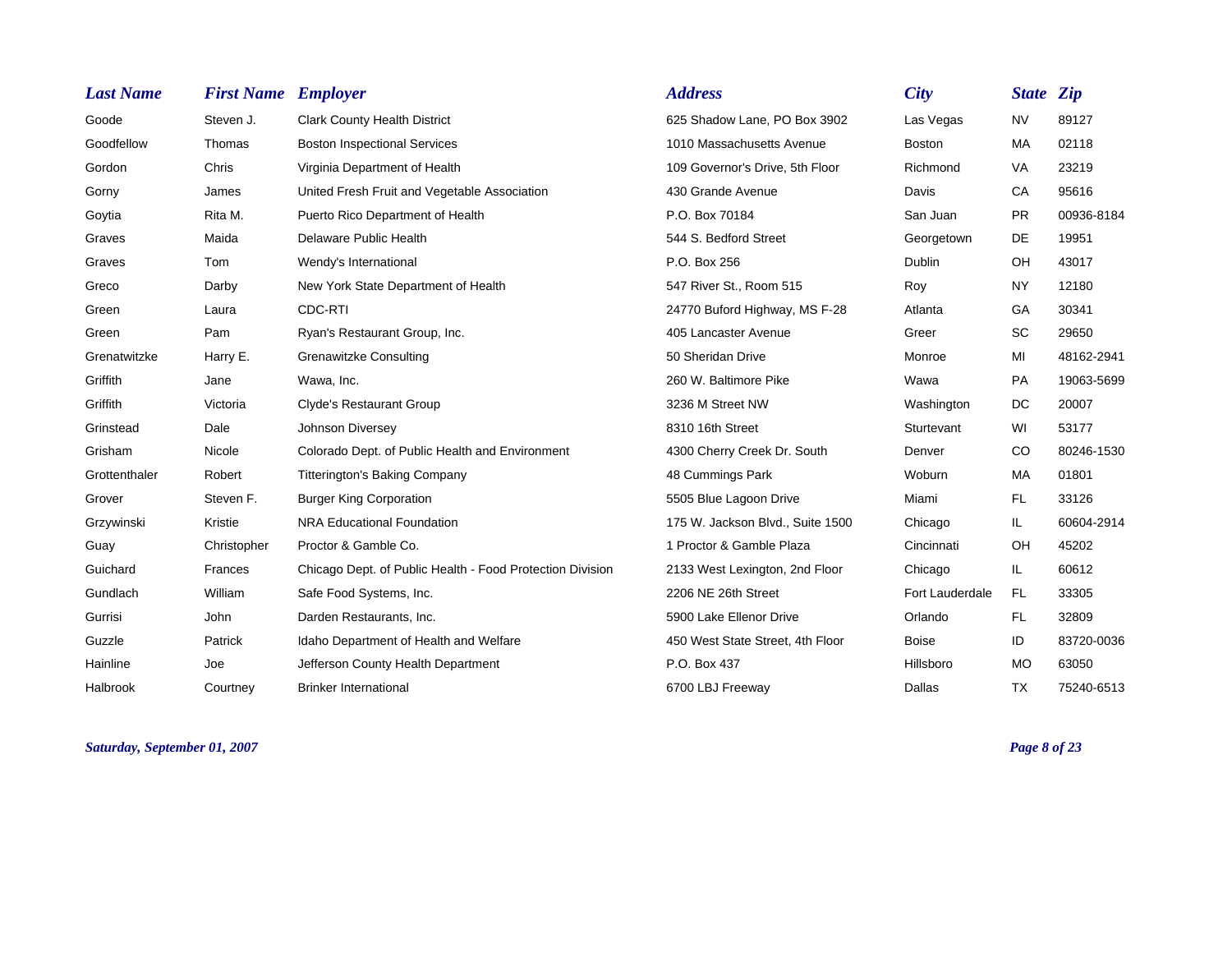| <b>Last Name</b>  | <b>First Name</b> | <b>Employer</b>                                    | <b>Address</b>                         | <b>City</b>          | <b>State Zip</b> |            |
|-------------------|-------------------|----------------------------------------------------|----------------------------------------|----------------------|------------------|------------|
| Hale              | Aggie             | Florida Dept. of Agriculture and Consumer Services | 3125 Conner Boulevard, Suite H         | Tallahassee          | <b>FL</b>        | 32399-1650 |
| Hancock           | Roger             | Albertson's, Inc.                                  | 250 E. Parkcenter Blvd., P>O> Box 20   | <b>Boise</b>         | ID               | 83726      |
| Hanson            | Adele             | Athens City-County Health Department               | 278 W. Union Street                    | Athens               | OH               | 45701      |
| Hanssen           | George            | Nebraska Department of Agriculture                 | 301 Centennial Mall South, PO Box95064 | Lincoln              | <b>NE</b>        | 68509-5064 |
| Hardister         | Bill              | Mecklenburg County Health Department               | 700 N. Tryon Street, Suite 208         | Charlotte            | <b>NC</b>        | 28202-2236 |
| Harris            | Andrew            | <b>Summit County Health District</b>               | 100 Graham Rd. Circle                  | Stow                 | OH               | 44224      |
| Harris            | Craig K.          | Michigan State University                          | 429B Berkey Hall                       | East Lansing         | MI               | 48824-1111 |
| Hartfield         | Barry             | <b>USPHS/National Park Service</b>                 | 67 Kirk Street                         | Lowell               | <b>MA</b>        | 01852      |
| Hawley            | Jeff              | Harris Teeter, Inc.                                | 701 Crestdale Road                     | <b>Matthews</b>      | NC.              | 28105      |
| Hayes             | Linda             | Conference for Food Protection                     | 1085 Denio Avenue                      | Gilroy               | CA               | 95020-9206 |
| Hayes             | Trevor            | Conference for Food Protection                     | 1085 Denio Avenue                      | Gilroy               | CA               | 95020-9206 |
| Hazan             | Stan              | <b>NSF</b> International                           | 789 Dixboro Road                       | Ann Arbor            | MI               | 48105      |
| Hecker            | Dennis            | Wendy's International, Inc.                        | 4288 W. Dublin-Granville Rd.           | <b>Dublin</b>        | OH               | 43017      |
| Hedman            | Cory              | Hannaford Brothers Company                         | 145 Pleasant Hill Road                 | Scarborough          | <b>ME</b>        | 04074      |
| Hendy             | Ruth N.           | <b>Texas Department of State Health Services</b>   | 1100 West 49th Street                  | Austin               | TX               | 78756      |
| Herbert           | Steven            | <b>Wal-Mart Stores</b>                             | 508 SW 8th Street                      | Bentonville          | <b>AR</b>        | 72716-0275 |
| Hernandez         | Jorge A.          | <b>US Foodservice</b>                              | 9399 Higgins Road, Suite 500           | Rosemont             | IL.              | 60018      |
| Hershley          | Michael           | Applebee's International, Inc.                     | 4551 W. 107th St.                      | <b>Overland Park</b> | KS               | 66207      |
| Hicks-Quesenberry | Heather           | USDA/FSIS                                          | 1400 Independence Ave, SW, Aero 333    | Washington           | DC.              | 20250      |
| Higgins           | Selena            | <b>NFAEF</b>                                       | 175 W. Jackson Blvd., Suite 1500       | Chicago              | IL.              | 60604-2814 |
| Himes             | Robert            | Himes Vending, Inc.                                | 4654 Groves Rd.                        | Columbus             | OH               | 43232      |
| <b>Hinners</b>    | Marion            | <b>USDA Food and Nutrition Service</b>             | 3101 Park Center Drive, Room 512       | Alexandria           | <b>VA</b>        | 22302      |
| Hipp              | Joel F.           | <b>Hobart Corporation</b>                          | 701 S. Ridge Avenue                    | Troy                 | OH               | 45374-0001 |
| Hirsch            | Brian W.          | Summit County General Health District              | 1100 Graham Road Circle                | Stow                 | OH               | 44224      |
| Hodges            | Janel             | Dark County General Health District                | 300 Garst Avenue                       | Greenville           | OH               | 45331      |

*Saturday, September 01, 2007 Page 9 of 23*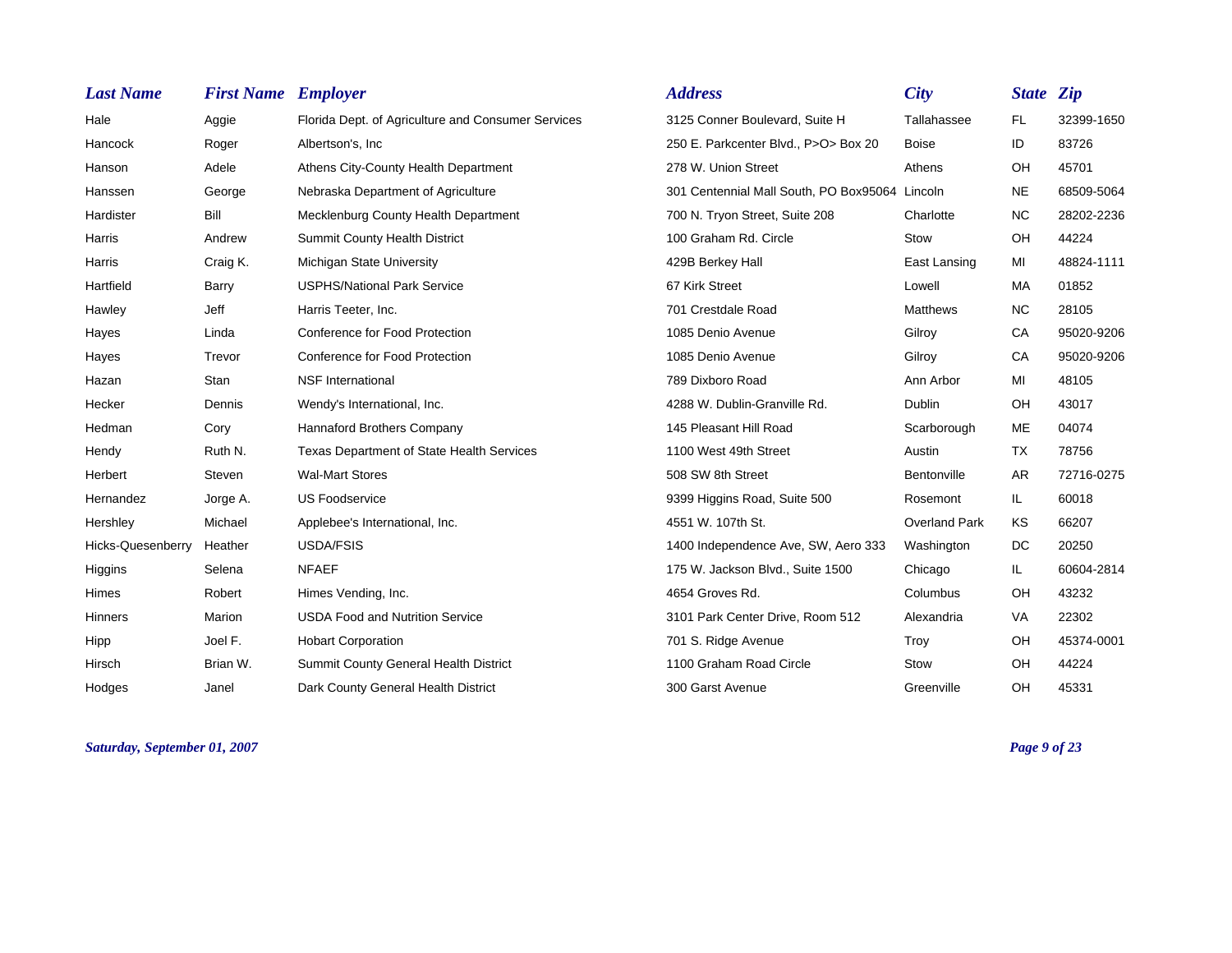| <b>Last Name</b> | <b>First Name Employer</b> |                                                 | <b>Address</b>                       | <b>City</b>     | <b>State Zip</b> |             |
|------------------|----------------------------|-------------------------------------------------|--------------------------------------|-----------------|------------------|-------------|
| Hofer            | Toni                       | Raley's                                         | 500 West Capitol                     | Sacramento      | CA               | 95605-2696  |
| Hoffner          | Robert                     | Delaware Division of Public Health              | 417 Federal Street                   | Dover           | DE               | 19901       |
| Holbert          | Lawrence W.                | Ohio Department of Health                       | 246 N. High Street                   | Columbus        | OH               | 43215       |
| Hollingsworth    | Jill                       | <b>Food Marketing Institute</b>                 | 2345 Crystal Drive, Suite 800        | Arlington       | VA               | 22202       |
| Horber           | Dr. Dorothy                | <b>Thomson Prometric</b>                        | 2000 Lenox Drive                     | Lawrenceville   | <b>NJ</b>        | 08648       |
| Hose             | Hugh                       | Nestle                                          | Nestle Foodservices Beverage Centre  | Orbe, 1350      | SW               | Switzerland |
| Howard           | Rob                        | Johnson Diversey                                | 416 Townes Street                    | Greenville      | <b>SC</b>        | 29601       |
| Hoxie            | Andrew                     | Johnson and Wales University - Charlotte Campus | 801 West Trade St.                   | Charlotte       | <b>NC</b>        | 28202       |
| Hunt             | Barbara                    | Wendy's International, Inc.                     | P.O. Box 256                         | <b>Dublin</b>   | OH               | 43017       |
| Inman            | Adam                       | Kansas Department of Agriculture                | 109 SW 9th Street                    | Topeka          | KS               | 66617       |
| Jackson          | Thomas                     | <b>Ohio Grocers Association</b>                 | 3280 Riverside Drive #10             | Columbus        | OH               | 43221-1748  |
| Jacobs           | Darryl                     | Wendy's International                           | One Dave Thomas Blvd.                | Dublin          | OH               | 43017       |
| Jensen           | Joyce                      | Lincoln-Lancaster County Health Department      | 3140 N Street                        | Lincoln         | <b>NE</b>        | 68510-1514  |
| Johnson          | Adam                       | Albertsons                                      | 250 Parkcenter Blvd.                 | <b>Boise</b>    | ID               | 83706       |
| Johnson          | Thomas                     | Johnson Diversified Products, Inc.              | 1408 Northland Drive, #407           | Mendota Heights | MN               | 55120       |
| Jones            | Linda H.                   | Oklahoma State Department of Health             | 1000 NE 10th Street                  | Oklahoma City   | OK.              | 73117-1299  |
| Jones            | Pamela K.                  | Wendy's International                           | One Dave Thomas Blvd.                | Dublin          | OH               | 43017       |
| Jones            | Peggy                      | The Kroger Co.                                  | 39810 Grand River, Suite C150        | Novi            | MI               | 48375       |
| Joyce            | Robert                     | Radisson Airport Hotel                          | 2081 Post Road                       | Warwick         | R <sub>l</sub>   | 02886       |
| Juarez           | Padraic                    | Florida Department of Health                    | 4052 Bald Cypress Way, Bin A08       | Tallahassee     | <b>FL</b>        | 32399-1710  |
| Jue              | Robert                     | <b>Central District Health Department</b>       | 707 N. Armstrong Place               | <b>Boise</b>    | ID               | 83704-2628  |
| Julian, Ph.D.    | Ernest M.                  | Rhode Island Department of Health               | 3 Capitol Hill, Rm 203, Cannon Bldg. | Providence      | <b>RI</b>        | 02908-5097  |
| Kaplanek         | James                      | Wisconsin Dept of Health and Family Services    | 1 W. Wilson St, Room 1051            | Madison         | WI               | 53702       |
| Keller           | Peggy                      | District of Columbia Dept. of Health            | 51 N St, NE                          | Washington      | DC               | 20002       |
| Kelly            | Ken                        | Center for Science in the Public Interest       | 1875 Connecticut Avenue NW, #300     | Washington      | DC.              | 20009       |

*Saturday, September 01, 2007 Page 10 of 23*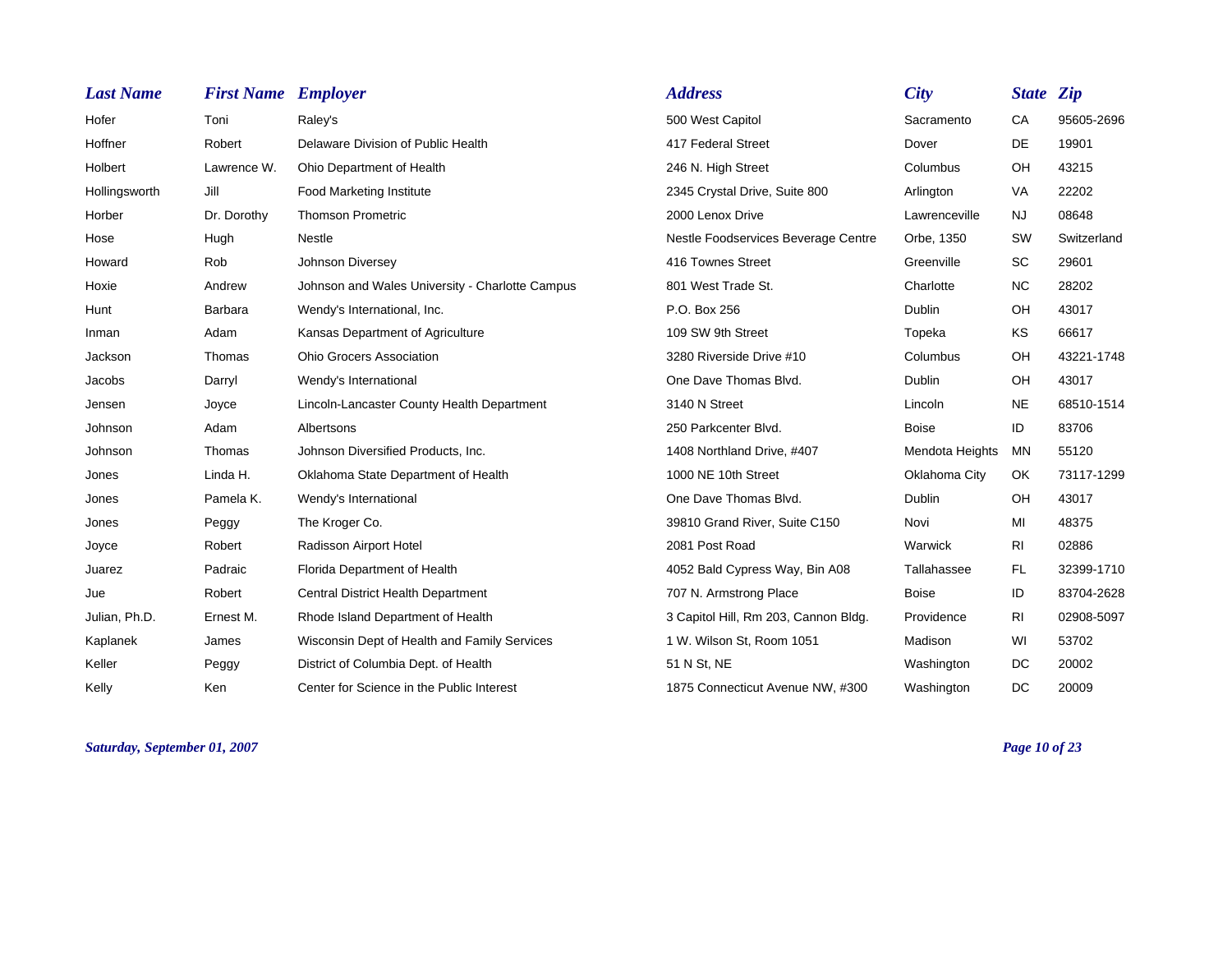| <b>Last Name</b> | <b>First Name Employer</b> |                                                  | <b>Address</b>                                    | City                | State <i>Zip</i> |            |
|------------------|----------------------------|--------------------------------------------------|---------------------------------------------------|---------------------|------------------|------------|
| Kelly            | <b>Tim</b>                 | <b>Clermont County General Health District</b>   | 2275 Bauer Road                                   | Batavia             | OH               | 45103      |
| Kender           | Linda                      | Johnson and Wales University                     | 265 Harborside Boulevard                          | Providence          | R <sub>l</sub>   | 02905-5202 |
| Kenney           | Stephen                    | <b>RARE Hospitality</b>                          | 8215 Roswell Road, Bldg. 600                      | Atlanta             | GA               | 30350      |
| Kennington       | Roy                        | Educational Institute of AH + LA                 | 800 North Magnolia Avenue                         | Orlando             | FL.              | 32803      |
| Killebrew        | Kent                       | Winn Dixie Stores, Inc.                          | 5050 Edgewood Court                               | Jacksonville        | FL.              | 32254-3699 |
| Killip           | <b>Bob</b>                 | <b>King Soopers</b>                              | 65 Tejon St.                                      | Denver              | <sub>CO</sub>    | 80223      |
| Kinde            | Hailu                      | UCDavis/CAHFS/San Bernardino Branch              | 105 W. Central Ave.                               | San Bernardino      | CA               | 92373      |
| King             | Dr. C. Harold              | Chick-fil-A Inc.                                 | 5200 Buffington Rd.                               | Atlanta             | GA               | 30349-8140 |
| Kirkland         | Elizabeth                  | <b>CDC-Environmental Health Services</b>         | 4770 Buford Highway, Mailstop F-28                | Atlanta             | GA               | 30341      |
| Kissel           | Michael                    |                                                  | 8212 Ridgefield Drive                             | Huntington Beach CA |                  | 92646-6744 |
| Kizzier          | Monte                      | Kellogg Company                                  | 235 Porter St.                                    | <b>Battle Creek</b> | MI               | 49014      |
| Klein            | Ronald S.                  | Alaska Department of Environmental Conservation  | 555 Cordova Street                                | Anchorage           | AK               | 99501      |
| Klein            | Sarah A.                   | Center for Science in the Public Interest (CSPI) | 1875 Connecticut Avenue, NW, Suite 300 Washington |                     | DC               | 20009-5728 |
| Kloos            | Dorothy D.                 | Lorain County General Health District            | 9880 S. Murray Ridge Rd.                          | Elyria              | OH               | 44035      |
| Knapp            | Jennifer                   | Summit County Health District                    | 1100 Graham Road Circle                           | Stow                | OH               | 44224      |
| Knapp            | Michael                    | The Kroger Co.                                   | 19245 David Memorial Drive                        | Shenandoah          | TX.              | 77385      |
| Knust            | Sarah                      | Ecosure                                          | 106 Palm Street                                   | Windermere          | FL.              | 34786      |
| Kohl             | Larry                      | Walt Disney World Co.                            | PO Box 10000                                      | Lake Buena Vista FL |                  | 32830-1000 |
| Kohler           | Jennifer                   | Sheetz                                           | 129 Julia Lane                                    | Manheim             | PA               | 17545      |
| Kohler           | Mike                       | <b>NSF</b> International                         | 789 N. Dixboro Rd.                                | Ann Arbor           | MI               | 48105      |
| Kohls            | Angela                     | Kansas Dept. of Health and Environment           | 1000 SW Jackson, Suite 330                        | Topeka              | KS               | 66612      |
| Kolenski         | John                       | The Kroger Co.                                   | 1014 Vine St.                                     | Cincinnati          | OH               | 45202      |
| Konop            | David                      | Target                                           | 1000 Nicolette Mall                               | Minneapolis         | <b>MN</b>        | 55403      |
| Kotlan           | Lynn                       | The Kroger Co.                                   | 4111 Executive Parkway                            | Westerville         | OH               | 43081      |
| Kowalczyk        | Suzan                      | DuPage County Health Department/EHS              | 111 N. County Farm Rd.                            | Wheaton             | IL.              | 60187      |

*Saturday, September 01, 2007 Page 11 of 23*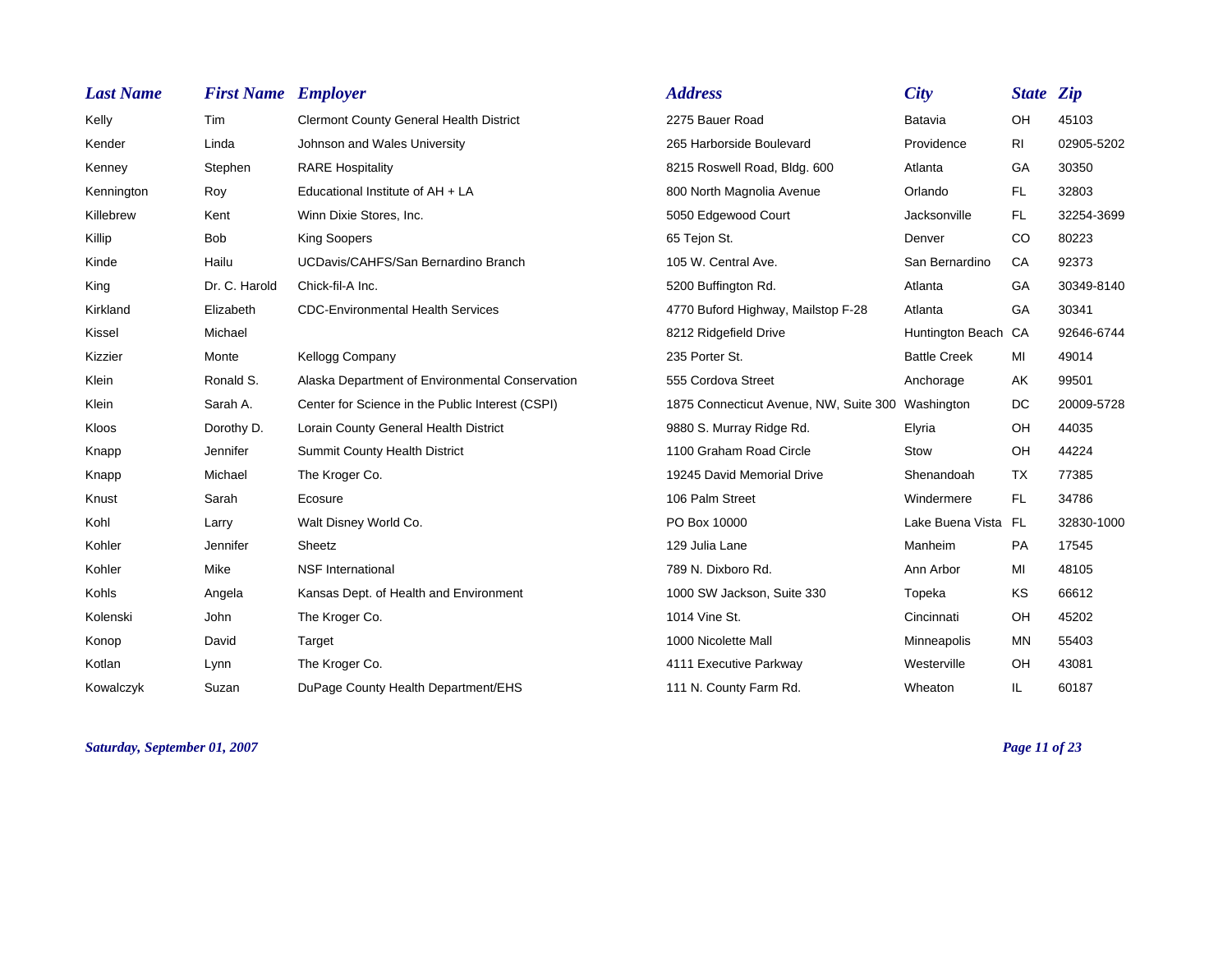| <b>Last Name</b> | <b>First Name Employer</b> |                                                               | <b>Address</b>                               | <b>City</b>         | <b>State Zip</b> |                 |
|------------------|----------------------------|---------------------------------------------------------------|----------------------------------------------|---------------------|------------------|-----------------|
| Krakowski        | John A.                    |                                                               |                                              |                     |                  |                 |
| Krall            | Ken                        | Kenkut Products Inc.                                          | 126 White Oak Circle                         | Petaluma            | CA               | 94952           |
| Kramer           | Robert J.                  | <b>Columbus Health Department</b>                             | 240 Parsons Avenue                           | Columbus            | OH               | 43215-5331      |
| Kruger           | Larry G.                   | Minnesota Department of Agriculture                           | 4218 2nd Street NW                           | Rochester           | MN               | 55901           |
| Kucera           | Lavonne                    | Deli Express                                                  | 16101 W. 78th Street                         | <b>Eden Prairie</b> | ΜN               | 55344           |
| Kunduru          | Mahipal                    | Safeway Inc.                                                  | 5918 Stoneridge Mall Rd.                     | Pleasanton          | CA               | 94588           |
| Kunkel           | Cynthia C.                 | <b>USFDA</b>                                                  | 11630 W. 80th Street                         | Lenexa              | KS               | 66214           |
| Lancaster        | Sandra                     | Arkansas Department of Health                                 | PO Box 1437, Slot #H-46                      | <b>Little Rock</b>  | <b>AR</b>        | 72203-1437      |
| Lane             | Janet                      | Harris County Public Health and Environmental Services        | 2223 West Loop South                         | Houston             | <b>TX</b>        | 77027           |
| LaPlante         | Kristyn                    | <b>City Harvest</b>                                           | 575 8th Avenue                               | New York            | NY.              | 10018           |
| Larsen           | Bryce C.                   | Salt Lake Valley Health Department                            | 788 E. Woodoak Lane                          | Murray              | UT               | 84107-6379      |
| Lawlis           | Timothy L.                 | Bob Evans Farms, Inc.                                         | 3776 S. High Street, Suite 81                | Columbus            | OH               | 43207-0863      |
| Lawrence         | Jeff                       | Colorado Department of Public Health & Environment            | 4300 Cherry Creek Dr. S                      | Denver              | CO               | 80246-1530      |
| Lawrence         | <b>Michael David</b>       | Fairfax County Health Department                              | 10777 Main Street, Suite 111                 | Fairfax             | VA               | 22030           |
| Lawson           | Kendra                     | KVAT Food Stores, Inc DBA Food City                           | 201 Trigg Street                             | Abingdon            | VA               | 24210           |
| Laymon           | Ellen                      | Oregon Department of Agriculture/Food Safety Division         | 635 Capital St. NE                           | Salem               | <b>OR</b>        | 97301           |
| Leary            | Frank                      | Wendy's International                                         | One Dave Thomas Blvd.                        | <b>Dublin</b>       | OH               | 43017           |
| Leitzke          | C. Thomas                  | Wisconsin Dept. of Agriculture, Trade and Consumer Protection | P.O. Box 8911                                | Madison             | WI               | 53708-8911      |
| LeMaster         | Lori                       | TN Department of Health                                       | 425 5th Ave N, 6th Floor                     | Nashville           | <b>TN</b>        | 37247-3901      |
| Leong            | Mary                       | <b>USFDA</b>                                                  | 158-15 Liberty Ave., Rm 5016                 | Jamaica             | NY.              | 11433           |
| Leppla           | Allisyn                    | Cuyahoga County Board of Health                               | 5550 venture Drive                           | Parma               | OH               | 44130           |
| Levee            | Terry J.                   | Winn Dixie Stores, Inc.                                       | 5050 Edgewood Court                          | Jacksonville        | <b>FL</b>        | 32254-3699      |
| Lewis<br>20740   | Glenda R.                  | USFDA/CFSAN                                                   | 5100 Paint Branch Parkway, HFS 626, Room 2C- |                     |                  | College Park MD |
| Lewis            | Jim                        | <b>NSF</b> International                                      | 789 North Dixboro Road                       | Ann Arbor           | MI               | 48105           |
| Liang            | Arthur                     | CDC                                                           | 1600 Clifton Rd., MS G24                     | Atlanta             | GA               | 30333           |

*Saturday, September 01, 2007 Page 12 of 23*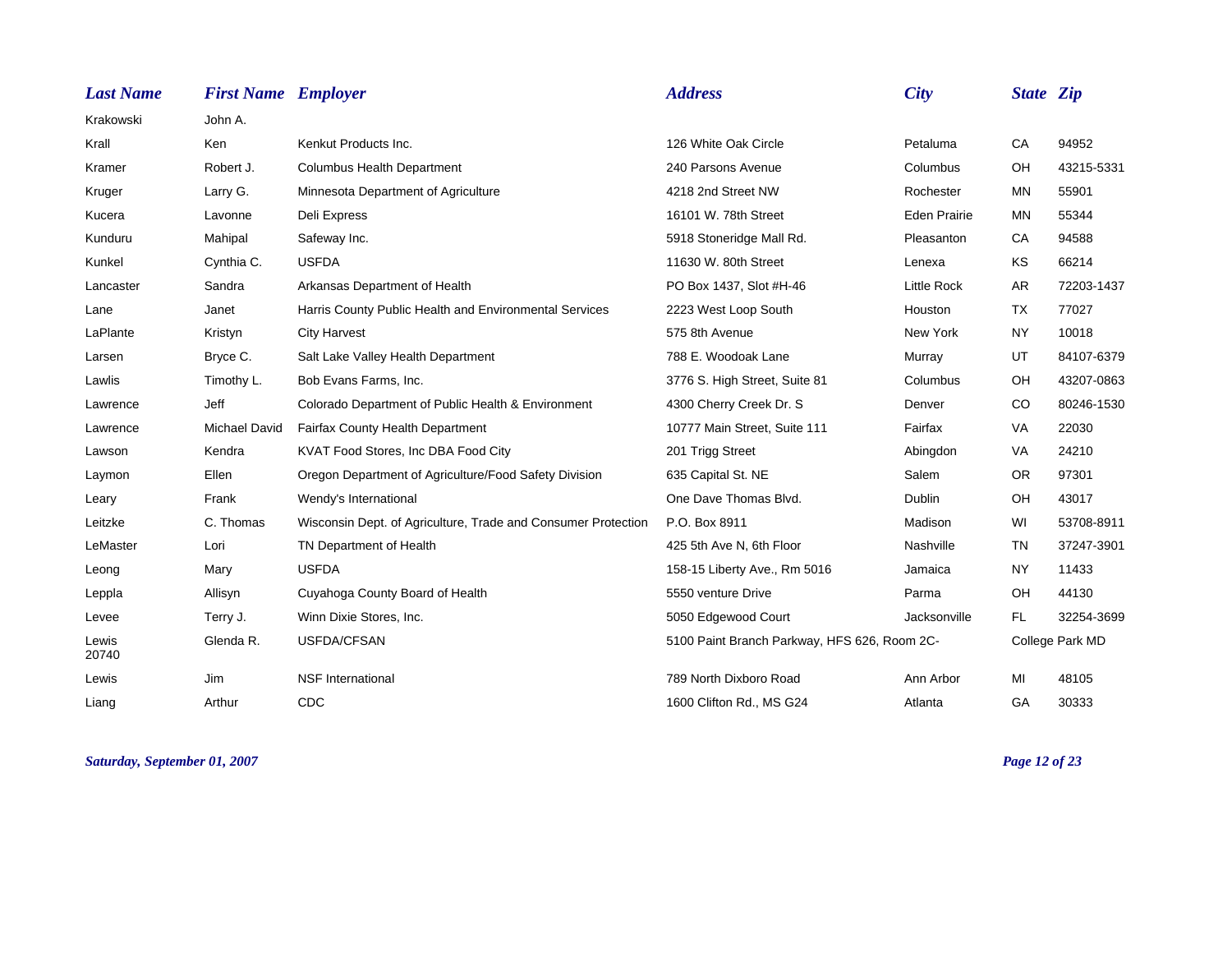| <b>Last Name</b> | <b>First Name Employer</b> |                                                     | <b>Address</b>                        | <b>City</b>          | <b>State Zip</b> |            |
|------------------|----------------------------|-----------------------------------------------------|---------------------------------------|----------------------|------------------|------------|
| Lineberry        | Jeffrey C.                 |                                                     | 1302 Silver Spur Circle               | Lincoln              | CA               | 95648      |
| Linton           | Richard H.                 | <b>Purdue University</b>                            | 745 Agricultural Mall Drive           | West Lafayette       | IN               | 47907-2009 |
| Livsey           | Kimberly                   | <b>USFDA</b>                                        | RM HFR-SE14, 60 8th Street NE         | Atlanta              | GA               | 30309      |
| Long             | Stephen                    | <b>Fulton County Health Department</b>              | 606 S. Shoop Ave.                     | Wauseon              | OH               | 43567      |
| Ludwig           | David F.                   | Maricopa County Environmental Services              | 1001 N. Central Avenue, Suite 300     | Phoenix              | AZ               | 85004      |
| Luebkemann       | Geoff                      | Florida Restaurant and Lodging Associaton           | 230 S. Adams Street                   | Tallahassee          | FL.              | 32301      |
| Luedeman         | Jeff                       | City of Bloomington, MN                             | 1800 West Old Shakopee Rd.            | Bloomington          | <b>MN</b>        | 55431      |
| Luke             | John                       | Mississippi Department of Health                    | PO Box 1700                           | Jackson              | <b>MS</b>        | 39215      |
| Lux              | Gregory M.                 | Giant Food Stores and Tops Markets                  | 1149 Harrisburg Avenue, P.O. Box 249  | Carlisle             | <b>PA</b>        | 17013      |
| Lynch            | Lawrence J.                | National Registry of Food Safety Professionals      | 5728 Major Blvd., Suite 750           | Orlando              | FL.              | 32819      |
| Lyon             | Jeanette B.                | Contractor - USFDA/CFSAN                            | 904 11th Avenue North                 | North Myrtle BeachSC |                  | 29582      |
| Madden           | Tressa                     | Oklahoma State Department of Health                 | 1000 Neth 10th                        | Oklahoma City        | OK               | 73117-1299 |
| Magner           | Michael                    | Fresh and Easy Neighborhood Market                  | 2120 Park Place Suite 200             | El Segundo           | CA               | 90245      |
| Manley           | William                    | New Jersey Department of Health and Senior Services | P.O. Box 369                          | Trenton              | <b>NJ</b>        | 08625-0369 |
| Mann             | James                      | Handwashing for Life Institute                      | 1216 Flamingo Parkway                 | Libertyville         | IL.              | 60048      |
| Marcello         | John                       | <b>USFDA</b>                                        | 51 W. 3rd Street, Suite 265           | Tempe                | AZ               | 85281      |
| Marcy            | John                       | University of Arkansas                              | <b>POSC O-203</b>                     | Fayetteville         | AR               | 72701      |
| Marlow           | Deborah                    | <b>Texas Department of State Health Services</b>    | 1100 West 49th Street, Mail Code 2830 | Austin               | <b>TX</b>        | 78756      |
| Marra            | Paul                       | Wegmans Food Markets, Inc.                          | 1500 Brooks Avenue                    | Rochester            | <b>NY</b>        | 14603-0844 |
| Marsden          | Ron                        | Utah Department of Health                           | 288 North 1460 West, PO Box 142104    | Salt Lake City       | UT               | 84114-2104 |
| Martin           | Eric D.                    | Margaritaville                                      | 6800 Lakewood Plaza Drive             | Orlando              | <b>FL</b>        | 32819      |
| Massie           | Mark                       | <b>Johnson Diversified Products</b>                 | 1408 Northland Drive, Suite 407       | Mendota Heights      | <b>MN</b>        | 55120      |
| <b>Masters</b>   | Lisa                       | Jamba Juice                                         | 6475 Christie Avenue, Suite 150       | Emeryville           | CA               | 94608      |
| Mathis           | Alaric                     | Florida Department of Health                        | 4052 Bald Cypress Way, Bin A08        | Tallahassee          | <b>FL</b>        | 32399-1710 |
| Mayer            | John                       | <b>ITW - Food Machines Slicing</b>                  | 4400 Technology Drive                 | South Bend           | IN               | 46628      |

*Saturday, September 01, 2007 Page 13 of 23*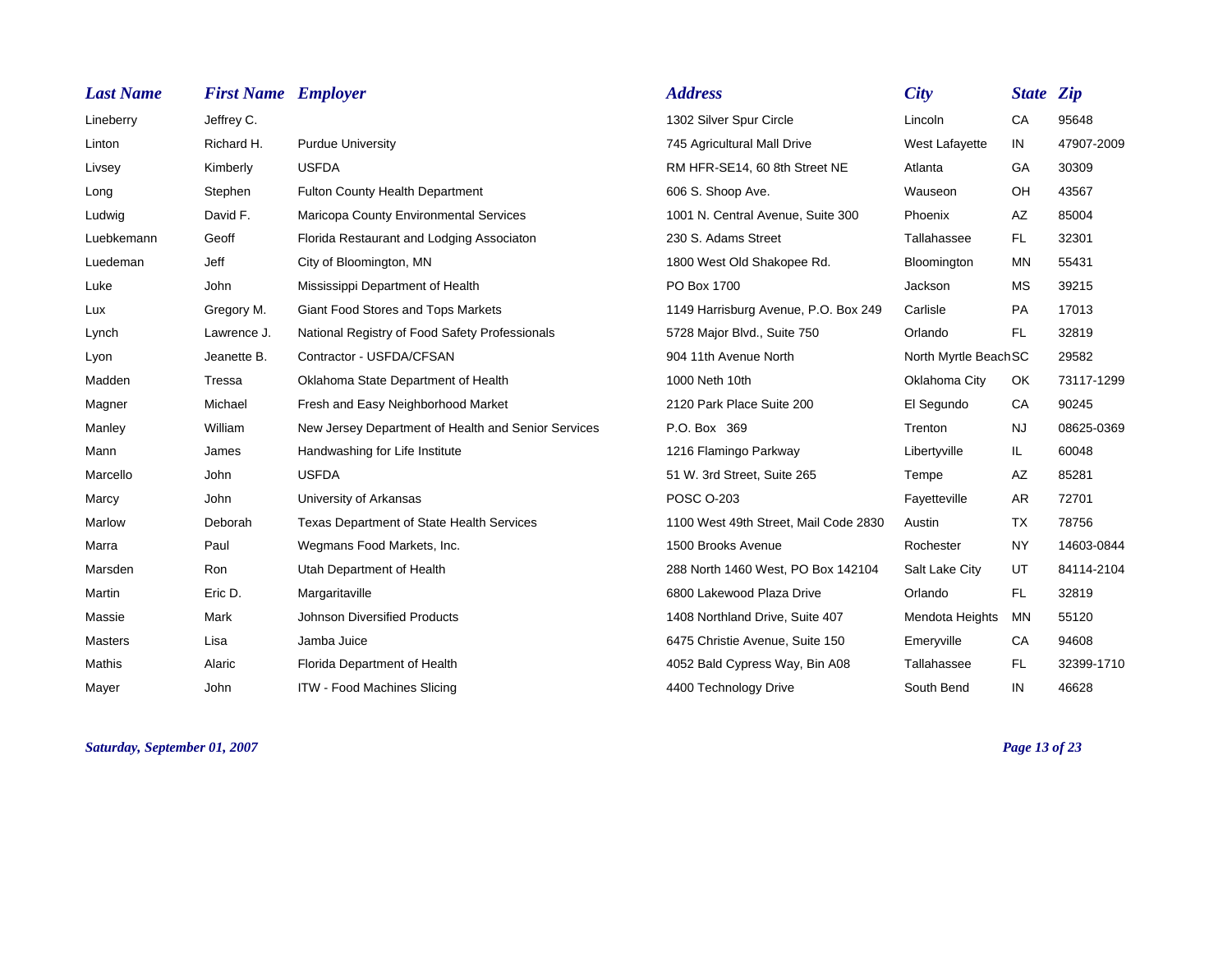| <b>Last Name</b> | <b>First Name Employer</b> |                                                         | <b>Address</b>                                 | <b>City</b>          | <b>State Zip</b> |            |
|------------------|----------------------------|---------------------------------------------------------|------------------------------------------------|----------------------|------------------|------------|
| McAndrew         | Steven C.                  |                                                         |                                                | Austin               | <b>TX</b>        | 78756      |
| McClurg          | Linda                      | Dunkin Brands, Inc.                                     | 1202 S. Victory Blvd.                          | <b>Burbank</b>       | CA               | 91502      |
| McDaniel         | James                      | <b>CKE/HFS Restaurants</b>                              | 402 Bell Crest Drive NW                        | Cleveland            | <b>TN</b>        | 37312      |
| McDonnell        | Darlene                    | Ohio Department of Agriculture                          | 8995 E. Main Street                            | Reynoldsburg         | OH               | 43068      |
| McDowell         | Gina M.                    | Ecolab                                                  | 8300 Capital Drive                             | Greensboro           | <b>NC</b>        | 27409      |
| McGuffey         | Charles E.                 | 7-Eleven, Inc.                                          | 2711 N. Haskell Avenue, Tech Center B-1 Dallas |                      | <b>TX</b>        | 75204      |
| McKee            | Benny J.                   | Analytical Food Laboratories                            | 865 Greenview Drive                            | <b>Grand Prairie</b> | <b>TX</b>        | 75050-2439 |
| McNamara         | Ann Marie                  | Silliker, Inc.                                          | 900 Maple Road                                 | Homewood             | IL.              | 60430-2051 |
| McQuattie        | Frank                      | Wendy's International                                   | 4288 W. Dublin-Granville Rd.                   | Dublin               | OH               | 43017      |
| McSwane          | Dr. David                  | <b>Indiana University</b>                               | 801 W. Michigan Street                         | Indianapolis         | IN               | 46202      |
| Meekings, Ph.D.  | David E.                   | Silliker, Inc.                                          | 621 Comanche Circle                            | Denton               | TX               | 76208-5167 |
| Melendez         | <b>Rick</b>                | Cuyahoga County Board of Health                         | 5550 Venture Drive                             | Parma                | OH               | 44130      |
| Menke-Schaenzer  | Joan                       | Wal-Mart Stores, Inc.                                   | 508 SW 8th Street                              | Bentonville          | <b>AR</b>        | 72716      |
| Mers             | Donald                     | Ohio Department of Agriculture                          | 8995 East Main Street                          | Reynoldsburg         | OH               | 43068      |
| Miele            | Amitha                     | Silliker, Inc.                                          | 2057 Builders Place                            | Columbus             | OH               | 43204      |
| <b>Miles</b>     | Pamela                     | Virginia Dept. of Agriculture/Office of Dairy and Foods | 102 Governor Street, Room 349                  | Richmond             | VA               | 23219      |
| Miller           | Dr. Arthur J.              | Exponent Inc./Food & Chemical Practice                  | 401 Telsa Drive, Suite L                       | Arnold               | <b>MD</b>        | 20715      |
| Miller           | Melissa                    | Kroger - Central                                        | 5960 Castleway Drive West                      | Indianapolis         | IN               | 46250      |
| Miller           | Tomeji                     | City of Plano Environmental Health                      | 1520 K Avenue                                  | Plano                | <b>TX</b>        | 75074      |
| <b>Misock</b>    | John                       | Consultant                                              | RR4, Box 16094                                 | Anasco               | <b>PR</b>        | 00610-2925 |
| Mitchell-Baker   | Cassandra                  | <b>Fairfax County Health Department</b>                 | 10777 Main Steet, Suite 111                    | Fairfax              | VA               | 22030      |
| Mitsunaga        | Rex                        | State of Hawaii Department of Health/Sanitation Branch  | 591 Ala Moana Blvd.                            | Honolulu             | HI               | 96813      |
| Mock             | Sheri K.                   | Dave & Buster's, Inc.                                   | 8221 Sherherdsville Rd.                        | Louisville           | <b>KY</b>        | 40219-4530 |
| Mohn             | Stephanie                  | <b>Marsh Supermarkets</b>                               | 9800 Crosspoint Blvd.                          | Indianapolis         | IN               | 46256      |
| Monroe           | Lindsey                    | International Food Information Council                  | 1100 Connecticut, NW, Suite 430                | Washington           | DC               | 20036      |

*Saturday, September 01, 2007 Page 14 of 23*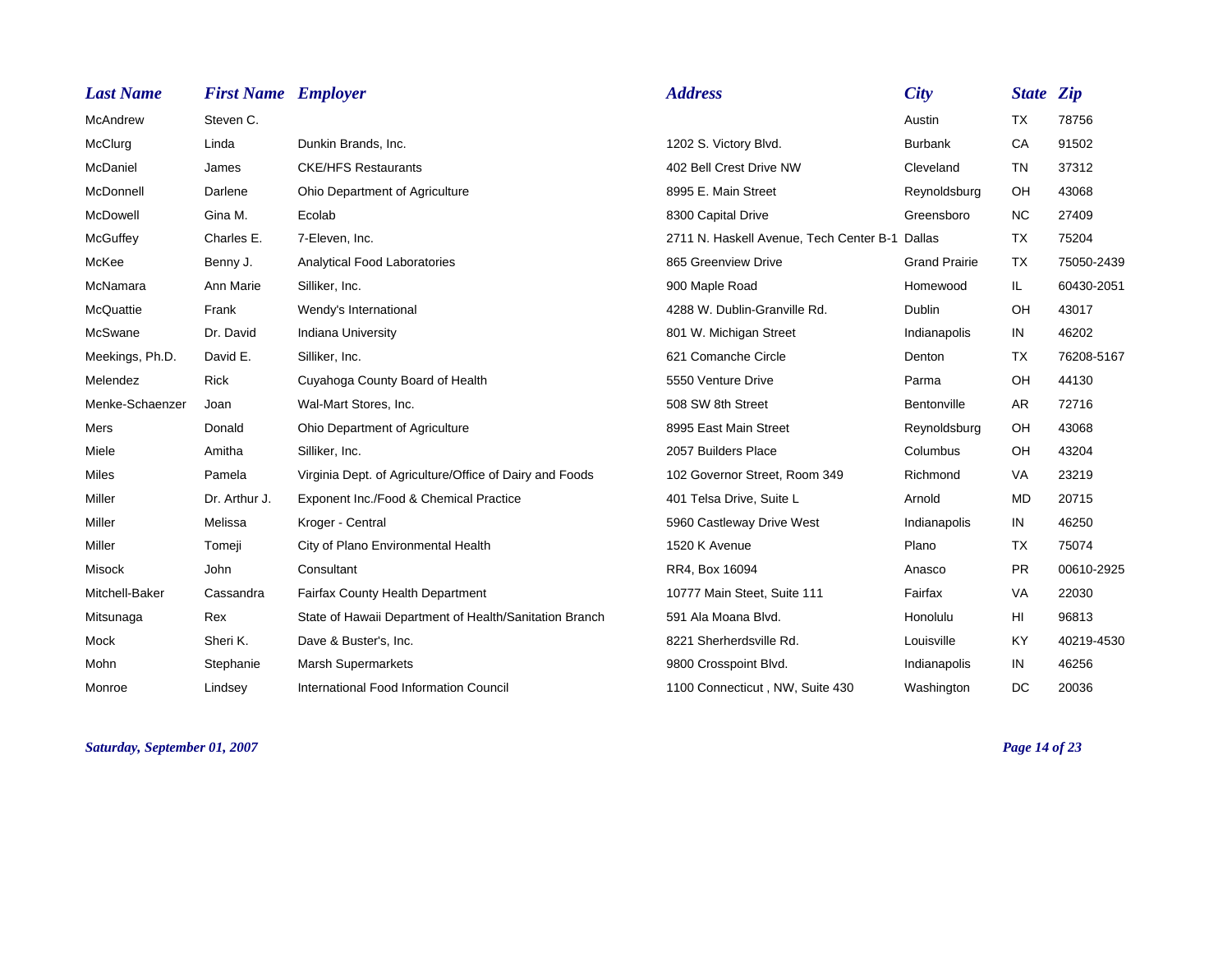| <b>Last Name</b> | <b>First Name Employer</b> |                                                        | <b>Address</b>                                       | City              | <b>State Zip</b> |            |
|------------------|----------------------------|--------------------------------------------------------|------------------------------------------------------|-------------------|------------------|------------|
| Montgomery       | Paul                       | Perry County Health Department                         | 121 West Brown Street, PO Box 230                    | New Lexington     | <b>OH</b>        | 43764      |
| Moore            | Joette                     | Ohio Department of Agriculture                         | 8995 East Main Street                                | Reynoldsburg      | OH               | 43068      |
| <b>Moris</b>     | Steven                     | Kansas Department of Agriculture                       | 109 SW 9th Street                                    | Topeka            | <b>KS</b>        | 66612-1215 |
| Morris           | Sheri L.                   | Pennsylvania Dept. of Agriculture/Div. of Food Safety  | 2301 North Cameron Street                            | Harrisburg        | PA               | 17110-9408 |
| Motsinger        | Michelle                   | Colorado Dept. of Public Health and Environment        | 4300 Cherry Creek Dr. South                          | Denver            | <sub>CO</sub>    | 80246-1530 |
| Munoz-Furlong    | Anne                       | Food Allergy & Anaphylaxis Network                     | 11781 Lee Jackson Highway, Suite 160                 | Fairfax           | VA               | 22033-3309 |
| Mygind           | Claus                      | National Automatic Merchandising Association           | 508 Braemar Avenue                                   | Naperville        | IL.              | 60563-1373 |
| Nash             | David                      | American Food Safety Institute                         | 1 Green Street                                       | Hulmeville        | <b>PA</b>        | 19047-5541 |
| <b>Nattrass</b>  | Steven                     | <b>USFDA</b>                                           | 915 Lafayette Blvd, Room 110                         | <b>Bridgeport</b> | <b>CT</b>        | 06604      |
| Neller           | Ralph                      | Johnson Diversey                                       | 3630 East Kemper Road                                | Sharonville       | OH               | 45241      |
| Nerney           | Thomas                     | Rhode Island Dept. of Health-Office of Food Protection | Cannon Building, 3 Capitol Hill, Room 203 Providence |                   | RI               | 02908      |
| Nesel            | Nancy                      | Yum! Brands Inc. (Long John Silvers/A&W)               | 1900 Colonel Sanders Lane                            | Louisville        | <b>KY</b>        | 40213      |
| <b>Neves</b>     | Priscilla J.               | MA Dept of Public Health/Food Protection               | 305 South Street                                     | Jamaica Plain     | MA               | 02130      |
| Newton           | Linda                      | <b>Clark County Health District</b>                    | 625 Shadow Lane, P.O. Box 3902                       | Las Vegas         | <b>NV</b>        | 89106      |
| Nicholson        | Gina                       | <b>Columbus Health Department</b>                      | 240 Parsons Avenue                                   | Columbus          | OH               | 43215      |
| Nickelson II     | Ranzell                    | <b>Standard Meat Company</b>                           | 455 Sansom Blvd.                                     | Saginaw           | <b>TX</b>        | 76179      |
| Nix              | Michelle                   | <b>RARE Hospitality</b>                                | 8215 Roswell Road, Building 600                      | Atlanta           | GA               | 30350      |
| Nummer, Ph.D.    | Brian A.                   | <b>Utah State University</b>                           | 8700 Old Main Hill                                   | Logan             | UT               | 84322-8700 |
| <b>Nutt</b>      | Elizabeth A.               | <b>Tulsa Health Department</b>                         | 4616 E. 15th Street                                  | Tulsa             | OK               | 74112-6199 |
| O'Connor         | Therese                    | <b>Cornell University</b>                              | School of Hotel Administration                       | Ithaca            | <b>NY</b>        | 14853      |
| Odette           | Robert                     | Navy Environmental Health Center                       | 620 John Paul Jones Circle                           | Portsmouth        | <b>VA</b>        | 23708      |
| Odom             | Alan                       | <b>Compass Group</b>                                   | 310 West Church St.                                  | Benton            | IL.              | 62812      |
| Ontko            | David A.                   | Walt Disney World Co.                                  | P.O. Box 10000                                       | Lake Buena Vista  | FL.              | 32830-1000 |
| Orge             | Missy                      | <b>Food Gatherers</b>                                  | PO Box 131037                                        | Ann Arbor         | MI               | 48113      |
| Orman            | Gregory A.                 | <b>Chemstar Corporation</b>                            | 120 Interstate West Parkway, Suite 100               | Lithia Springs    | GA               | 30122      |

*Saturday, September 01, 2007 Page 15 of 23*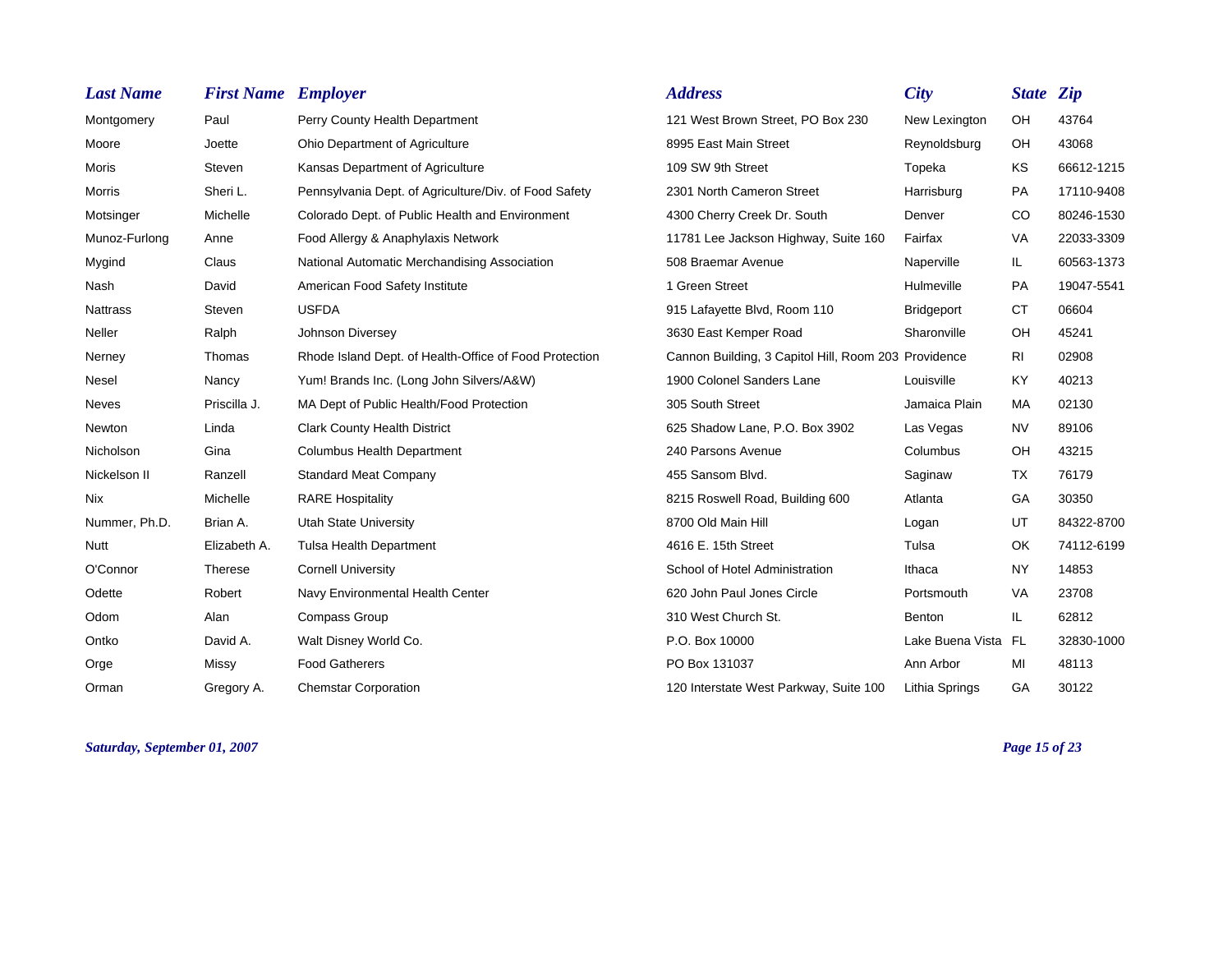| <b>Last Name</b>     | <b>First Name Employer</b> |                                                              | <b>Address</b>                        | <b>City</b>        | <b>State Zip</b> |            |
|----------------------|----------------------------|--------------------------------------------------------------|---------------------------------------|--------------------|------------------|------------|
| Ortiz                | Joel                       | <b>Whole Foods Market</b>                                    | 525 N Lamar                           | Austin             | <b>TX</b>        | 78703      |
| Ortiz                | Mariely                    | Puerto Rico Department of Health                             | P.O. Box 70184                        | San Juan           | <b>PR</b>        | 00936-8184 |
| O'Sullivan           | Frank                      | Frank O'Sullivan Consulting                                  | 22542 Indian Springs Road             | Salinas            | CA               | 93908-9602 |
| Oswald               | Steven                     | <b>Wakefern Food Corporation</b>                             | 505 Division Street PE-211            | Elizabeth          | NJ.              | 07207      |
| Otto, III            | Charles S.                 | <b>CDC/Environmental Health Service</b>                      | 4770 Buford Highway NE, MS F28        | Atlanta            | GA               | 30341-3724 |
| Owens                | Jacqueline                 | Wisconsin Dept. of Agriculture, Trade, & Consumer Protection | P.O. Box 8911                         | Madison            | WI               | 53708      |
| Pacenza              | Robert                     | Food Allergy Initiative                                      | 1414 Ave. of the Americas, Suite 1804 | New York           | NY.              | 10019-2514 |
| Pallaske             | Gregory                    | U.S. Foodservice                                             | 6133 N River Rd Suite 300             | Rosemont           | IL.              | 60018      |
| Panico               | Paul P.                    | Ohio Department of Agriculture                               | 8995 E. Main Street                   | Reynoldsburg       | OH               | 43068      |
| Papa                 | Charles                    | Arby's Restaurant Group, Inc.                                | 1155 Perimeter Center West            | Atlanta            | GA               | 30338      |
| Parker               | Dan                        | Oklahoma State Department of Health                          | 1808 S. Hickory                       | Sapulpa            | OK.              | 74066      |
| Pasley               | Dianna                     | Schnuck Markets, Inc.                                        | 11420 Lackland Road                   | St. Louis          | <b>MO</b>        | 63146      |
| Pattengale           | Darwin                     | Albuquerque Environmental Health Department                  | One Civic Plaza                       | Albuquerque        | <b>NM</b>        | 87103      |
| Paulus               | Colleen                    | Minnesota Department of Health                               | 625 North Robert Street               | St. Paul           | <b>MN</b>        | 55155      |
| Penland              | Cindy                      | NC Department of Environment and Natural Resources           | 1632 MSC                              | Raleigh            | <b>NC</b>        | 27699      |
| Penn                 | Crystal                    | Ohio Department of Agriculture                               | 8995 East Main Street                 | Reynoldsburg       | <b>OH</b>        | 43068      |
| Perkins              | Laura                      | Marion County Health Department                              | 98 McKinley Park Blvd.                | <b>Marion</b>      | OH               | 43302      |
| Perrine              | Stephen                    | Toledo-Lucas County Health Department                        | 635 N Erie St.                        | Toledo             | OH               | 43604      |
| Petersen             | Frederick                  | Norwalk Community College                                    | 188 Richards Avenue                   | Norwalk            | <b>CT</b>        | 06854-1655 |
| Petrucci             | Anthony                    | <b>Aramark Corporation</b>                                   | 1101 Market St 29th Floor             | Philadelphia       | <b>PA</b>        | 19107      |
| <b>Picard Bombet</b> | Carolyn                    | LA Department of Health and Hospitals                        | 628 N. 4th Street, Box 10             | <b>Baton Rouge</b> | LA               | 70802      |
| Pierce               | Alan                       | Combined Health District of Montgomery County                | 117 South Main Street                 | Dayton             | OH               | 45422      |
| Pimentel             | Patrick                    | <b>NSF</b> International                                     | 789 N Dixboro Rd                      | Ann Arbor          | MI               | 48105      |
| Plouse               | <b>Bradley</b>             | Kahiki Foods Inc.                                            | 1100 Morrison Road                    | Gahanna            | OH               | 43230      |
| Pollitt              | Douglas                    | Ohio Department of Health                                    | 246 North High Street                 | Columbus           | OH               | 43216      |

*Saturday, September 01, 2007 Page 16 of 23*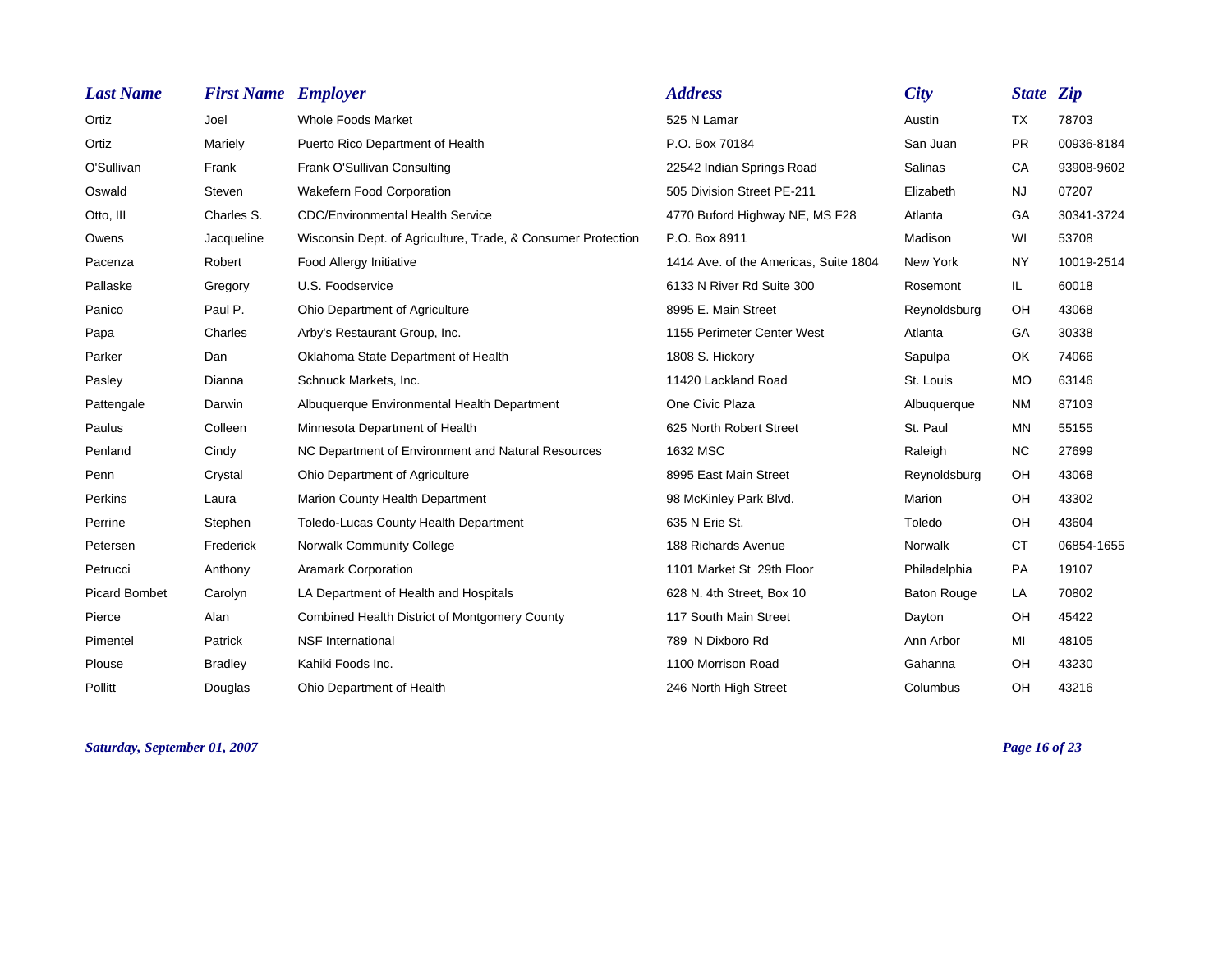| <b>Last Name</b> | <b>First Name Employer</b> |                                                       | <b>Address</b>                                | <b>City</b>         | <b>State Zip</b> |            |
|------------------|----------------------------|-------------------------------------------------------|-----------------------------------------------|---------------------|------------------|------------|
| Ponder           | Kelly                      | Louisiana Restaurant Association Education Foundation | 2700 North Arnoult Road                       | Metairie            | LA               | 70002      |
| Posey            | Stephen                    | <b>Brinker International</b>                          | 6700 LBJ Freeway                              | Dallas              | <b>TX</b>        | 75240      |
| Potter           | <b>Morris</b>              | USFDA/CFSAN/OSCI                                      | 5100 Paint Branch Parkway, Rm 2B004           | College Park        | <b>MD</b>        | 20740      |
| Poulson          | John                       | Smith's/Kroger                                        | 500 North Suger Street, Building 1            | Layton              | UT               | 84041      |
| Powell           | John N.                    | <b>USFDA</b>                                          | 501 N. Riverside Dr., #203                    | Gurnee              | IL.              | 60031      |
| Powitz           | Dr. Robert W.              | R.W. Powitz and Associates, PC                        | P.O. Box 502                                  | Ols Saybrook        | <b>CT</b>        | 06475-0502 |
| Prince           | Gale                       | The Kroger Company                                    | 1014 Vine Street, KW3                         | Cincinnati          | OH               | 45202      |
| Pruett           | Payton                     | The Kroger Company                                    | 1014 Vine Street                              | Cincinnati          | OH               | 45202      |
| Quam             | Susan                      | Wisconsin Restaurant Association Education Foundation | 2801 Fish Hatchery Road                       | Madison             | WI               | 53713      |
| Radke            | Vincent                    | <b>Centers for Disease Control</b>                    | 4770 Buford Highwaym NE, Mailstop F28 Atlanta |                     | <b>GA</b>        | 30341-3724 |
| Read             | David J.                   | Minnesota Department of Agriculture                   | 625 Robert Street North                       | St. Paul            | <b>MN</b>        | 55155-2538 |
| Reagan           | John                       | Ohio Department of Agriculture                        | 8995 East Main Street                         | Reynoldsburg        | OH               | 43068      |
| Redder           | Joan                       | <b>KFC</b>                                            | 1900 Colonel Sanders Lane                     | Louisville          | <b>KY</b>        | 40213      |
| Redding          | Linda                      | LearnSomething, Inc.                                  | 2457 Care Drive, Suite 203                    | Tallahassee         | <b>FL</b>        | 32308      |
| Redditt          | Joseph                     | <b>USFDA</b>                                          | 60 Eighth St NE                               | Atlanta             | GA               | 30309      |
| Reid             | Karen                      | West Hartford-Bloomfield Health District              | 693 Bloomfield Avenue                         | <b>Bloomfield</b>   | <b>CT</b>        | 06002      |
| Reimers          | Fred                       | <b>Food Marketing Institute</b>                       | 2345 Crystal Drive                            | Arlington           | <b>VA</b>        | 22202-4801 |
| Rein             | Alison                     |                                                       |                                               |                     |                  |            |
| Reinhard         | Robert                     | Sara Lee Corporation                                  | 3500 Lacey Road                               | Downers Grove       | IL.              | 60515      |
| Renkoski         | David                      | Springfield-Greene County Health Department           | 227 E. Chestnut Expressway                    | Springfield         | <b>MO</b>        | 65802      |
| Reuss            | Jim                        | Lane, Alton, and Horst                                | 175 S. 3rd Street                             | Columbus            | OH               | 43215      |
| Richards         | Craig                      | Defiance County Health Department                     | 1300 E. Second St., Suite 100                 | Defiance            | OH               | 43512      |
| <b>Riess</b>     | Jeannine                   | Colorado State University/Env. Health Services        | 637 Justice Drive                             | <b>Fort Collins</b> | <b>CO</b>        | 80526      |
| Rittenhouse      | Janet                      | Wayne County General Health District                  | 428 W. Liberty St.                            | Wooster             | OH               | 44691      |
| Rittenmeyer      | Doris                      | FoodHandler, Inc                                      | 15 Pentire Circle                             | Iowa City           | IA               | 52245      |

*Saturday, September 01, 2007 Page 17 of 23*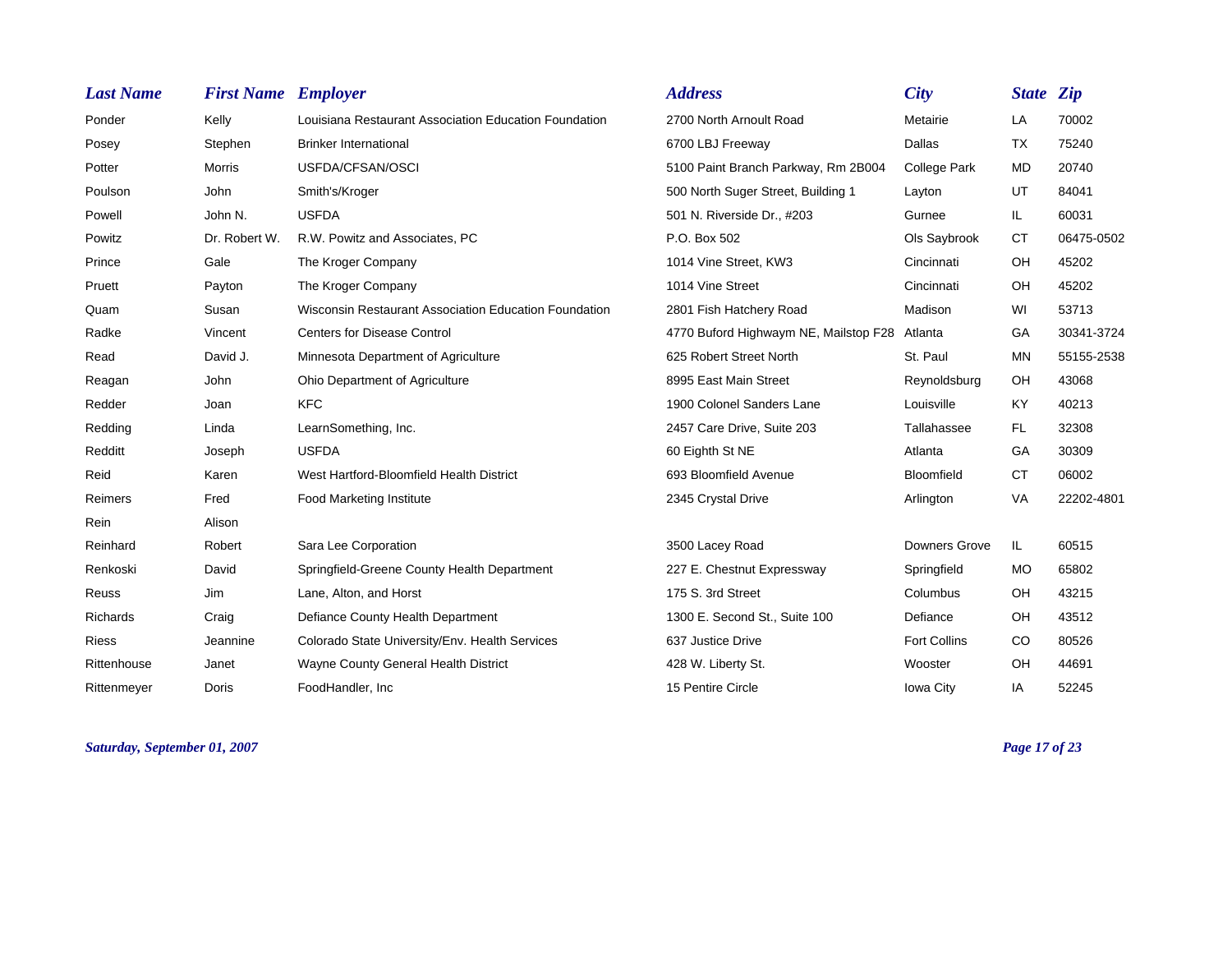| <b>Last Name</b> | <b>First Name Employer</b> |                                                    | <b>Address</b>                    | <b>City</b>          | <b>State Zip</b> |            |
|------------------|----------------------------|----------------------------------------------------|-----------------------------------|----------------------|------------------|------------|
| Robbins          | Marsha                     | HACCPplus.com                                      | 1245 W. Ruth Avenue               | Phoenix              | AZ               | 85021-4446 |
| Roberson         | Michael                    | Publix Super Markets, Inc.                         | P.O. Box 32024                    | Lakeland             | FL.              | 33802      |
| Robinson         | Michelle                   | NYC Dept. of Health & Mental Hygiene / Food Safety | 253 Broadway, CN59A, 13th Floor   | New York             | <b>NY</b>        | 10007      |
| Rojek            | Peter                      | Chemstar Corp.                                     | 15 Hutton Drive                   | Mahwah               | <b>NJ</b>        | 07430      |
| <b>Rolfes</b>    | Chad                       | Wendy's International                              | One Dave Thomas Blvd.             | <b>Dublin</b>        | OH               | 43017      |
| Rosenfield       | <b>Bob</b>                 | Missouri Department of Corrections                 | 1002 Dauphine Lane                | Manchester           | <b>MO</b>        | 63011      |
| Rosenwinkel      | Kenneth                    | Jewel-Osco / Albertson's                           | 1955 W. North Avenue              | Melrose Park         | IL.              | 60160      |
| Ross-Kung        | Pamela                     | Ross-Kung Management, Inc.                         | 73 South Avenue                   | Revere               | <b>MA</b>        | 02151      |
| Rossman          | Michelle                   | National Cattlemen's Beef Association              | 7000 70th Street NW               | Oronoco              | <b>MN</b>        | 55960      |
| Rossow           | Todd                       | Publix Super Markets, Inc.                         | P.O. Box 32024                    | Lakeland             | FL.              | 33802      |
| Roughan          | George                     | TAP Series, LLC                                    | 30851 Agoura Road, Suite 103      | Agoura Hills         | CA               | 91301      |
| Russell          | David A.                   | <b>Russell Business Soultions</b>                  | 738 Main St. #224                 | Waltham              | MA               | 02451      |
| Ruttenburg       | David                      | Compass Group                                      | 2400 Yorkmont Rd.                 | Charlotte            | <b>NC</b>        | 28217      |
| Ryan             | Paul                       | Paragon Bermuda (Canada) Ltd.                      | 100 York Boulevard, Suite 610,    | Ontario, Canada      |                  | L4B1J8     |
| Rybolt           | Michael                    | <b>National Turkey Federation</b>                  | 1225 New York Avenue NW Suite 400 | Washington           | DC.              | 20005      |
| Samarya-Timm     | Michele                    | Franklin Township Health Department                | 935 Hamilton Street               | Somerset             | <b>NJ</b>        | 08873      |
| Sampson          | Mark                       | PuriCore                                           | 508 Lapp Road                     | Malvern              | <b>PA</b>        | 19355      |
| Samuels          | Derek                      | <b>Comark Instruments</b>                          | 9710 SW Sunshine Court            | <b>Beaverton</b>     | <b>OR</b>        | 97005      |
| Sandford         | Mary                       | <b>Burger King Brands</b>                          | 5505 Blue Lagoon Drive            | Miami                | FL.              | 33126      |
| Scarborough      | Melinda F.                 | Georgia Department of Human Resources              | 2 Peachtree Street 13.403         | Atlanta              | GA               | 30303      |
| Schaffner        | Don                        | <b>Rutgers University</b>                          | 65 Dudley Road                    | <b>New Brunswick</b> | <b>NJ</b>        | 08901      |
| <b>Schick</b>    | Wayne                      | <b>Cameron Mitchell Restaurants</b>                | 515 Park Street                   | Columbus             | OH.              | 43215      |
| Schmalz          | Tom                        | Central District Health Department                 | 707 N. Armstrong Place            | <b>Boise</b>         | ID               | 83704      |
| Schnipke         | Jill                       | Wendy's International, Inc.                        | One Dave Thomas Blvd.             | <b>Dublin</b>        | OH               | 43017      |
| Schorin          | Marilyn                    | Yum! Brands, Inc.                                  | 1441 Gardiner Lane                | Louisville           | <b>KY</b>        | 40213      |

*Saturday, September 01, 2007 Page 18 of 23*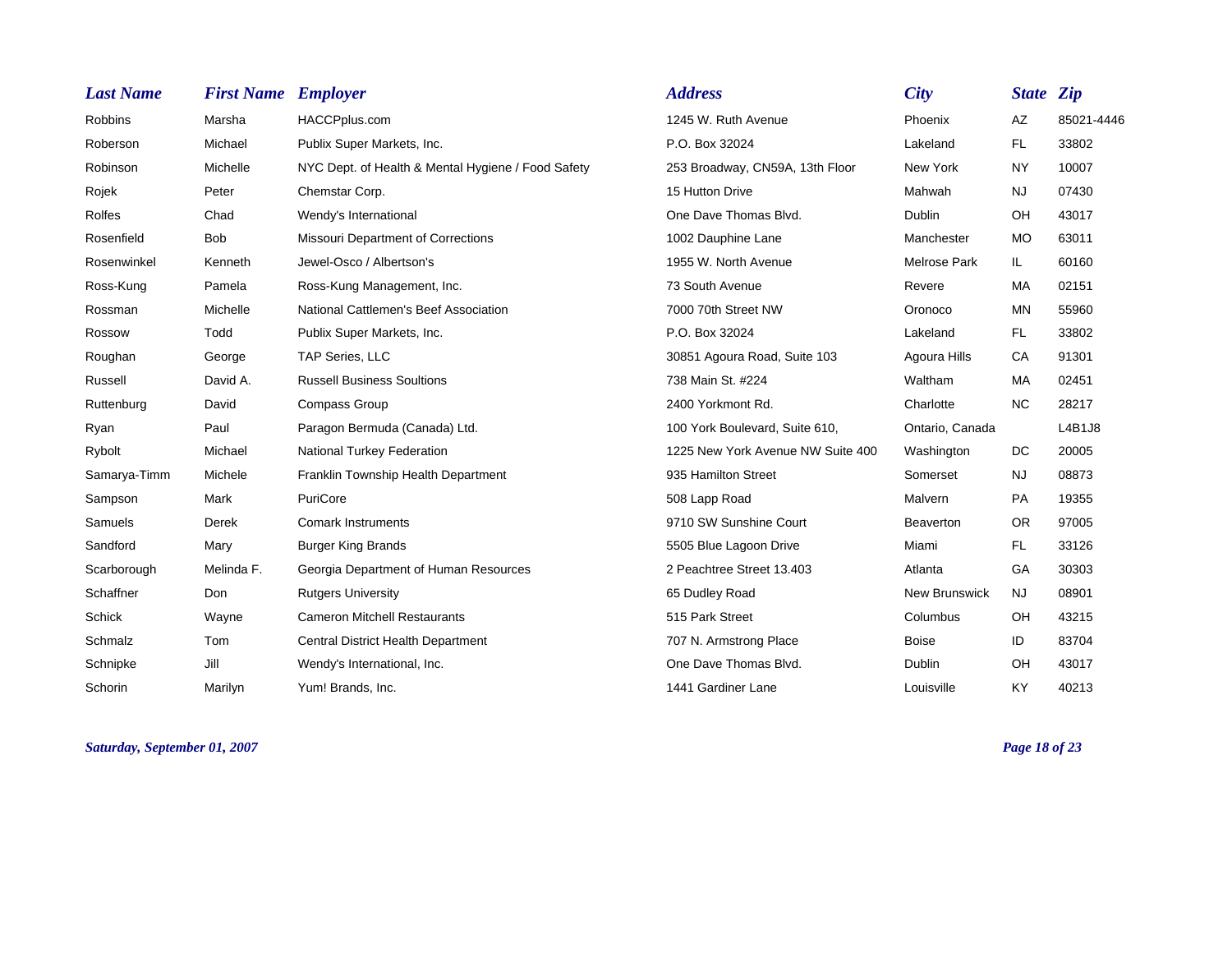| <b>Last Name</b>        | <b>First Name Employer</b> |                                                                 | <b>Address</b>                               | City           | <b>State Zip</b> |                  |
|-------------------------|----------------------------|-----------------------------------------------------------------|----------------------------------------------|----------------|------------------|------------------|
| Schwarz                 | Thomas L.                  | International Inflight Food Service Association                 | 5700 Waters Edge Landing Court               | Burke          | <b>VA</b>        | 22015            |
| Scott                   | Virginia                   | National Food Products Association                              | 1350 I St. NW, Suite 300                     | Washington     | <b>DC</b>        | 20005            |
| Seaman                  | Charles                    | Johnson Diversey                                                | 8310 16th Street, P.O. Box 902, MS 649       | Sturtevant     | WI               | 53177-0902       |
| Seiferth<br>03301       | John K.                    | New Hampshire Dept of Health and Human Services/Food Protection |                                              | 29 Hazen Drive | Concord          | <b>NH</b>        |
| Selman                  | Carol L.                   | Centers for Disease Control and Prevention (CDC)                | 4770 Buford Highway, MS-F28                  | Atlanta        | GA               | 30341-3724       |
| Seminara                | Mario                      | <b>USFDA</b>                                                    | P.O. Box 25087, Bldg 20                      | Denver         | CO.              | 80225-0087       |
| Sestak<br>36104         | Mark                       | Alabama Department of Public Health                             | The RSA Tower, 201 Monroe Street, Suite 1250 |                |                  | Montgomery AL    |
| Sexton                  | Michelle                   | Sam's Club                                                      | 508 SW 8th Street                            | Bentonville    | AR.              | 72716            |
| Shanklin                | Carol                      | Kansas State University                                         | 103 Fairchild Hall                           | Manhattan      | KS               | 66506-1103       |
| Sharar, Ph. D.<br>20250 | Amelia                     | USDA/FSIS/OPPD                                                  | 1400 Independence Ave SW, Rm 405 Annex       |                |                  | Washington DC    |
| Shariff                 | Shahram                    | Hobart Corp.                                                    | US HWY 17-South, P.O. Box 1989               | Richmond Hill  | GA               | 31324            |
| Sharkey                 | Ken                        | Cincinnati Health Department                                    | 3845 Wm Dooley ByPass                        | Cincinnati     | OH               | 45233            |
| Sharp                   | Donald                     | <b>CDC</b>                                                      | 1600 Clifton Road, MS G24                    | Atlanta        | GA               | 30333            |
| Shaw                    | April                      | <b>USFDA</b>                                                    | 4040 N. Central Expressway, Suite 900        | Dallas         | TX               | 75204            |
| Shaw                    | Heidi                      | <b>NEHA</b>                                                     | 720 S. Colorado Blvd.                        | Denver         | CO               | 80246            |
| Sherback                | George                     | Stop & Shop Supermarket Company                                 | PO Box 5888                                  | <b>Boston</b>  | МA               | 02205-5888       |
| Sherrick                | <b>Bradley</b>             | Ohio Department of Agriculture                                  | 8995 East Main Street                        | Reynoldsburg   | OH               | 43068            |
| Shreeve                 | Becky                      | Utah Department of Agriculture and Food                         | P.O. Box 146500                              | Salt Lake City | UT               | 84114-6500       |
| Siahmakoun              | Farzad                     | Wal-Mart Stores, Inc.                                           | 508 SW 8th Street                            | Bentonville    | AR               | 72716            |
| Sibley                  | Tenney                     | Louisiana Office of Public Health                               | 6867 Bluebonnet Blvd.                        | Baton Rouge    | LA               | 70810            |
| Sisco-Cheng             | Elizabeth                  | Vermont State Department of Health/Health Protection            | 108 Cherry St., PO Box 70                    | Burlington     | VT               | 05402            |
| Smith                   | Kevin                      | USFDA/CFSAN/DCP                                                 | 5100 Paint Branch Parkway (HFS-625)          | College Park   | <b>MD</b>        | 20740            |
| Smith                   | Victoria                   | Colorado Dept. of Public Health and Environment                 | 4300 Cherry Creek Dr. South                  | Denver         | CO               | 80246-1530       |
| Smukowski               | Marianne                   | Center for Dairy Research                                       | 1605 Linden Avenue                           | Madison        | WI               | 53706            |
| Smyly, Ph. D.           | Dan                        | The Coca-Cola Company/North American Division                   | P.O. Box 1734, USA 413BNAT 340ANAT 342       |                |                  | Atlanta GA 30301 |

*Saturday, September 01, 2007 Page 19 of 23*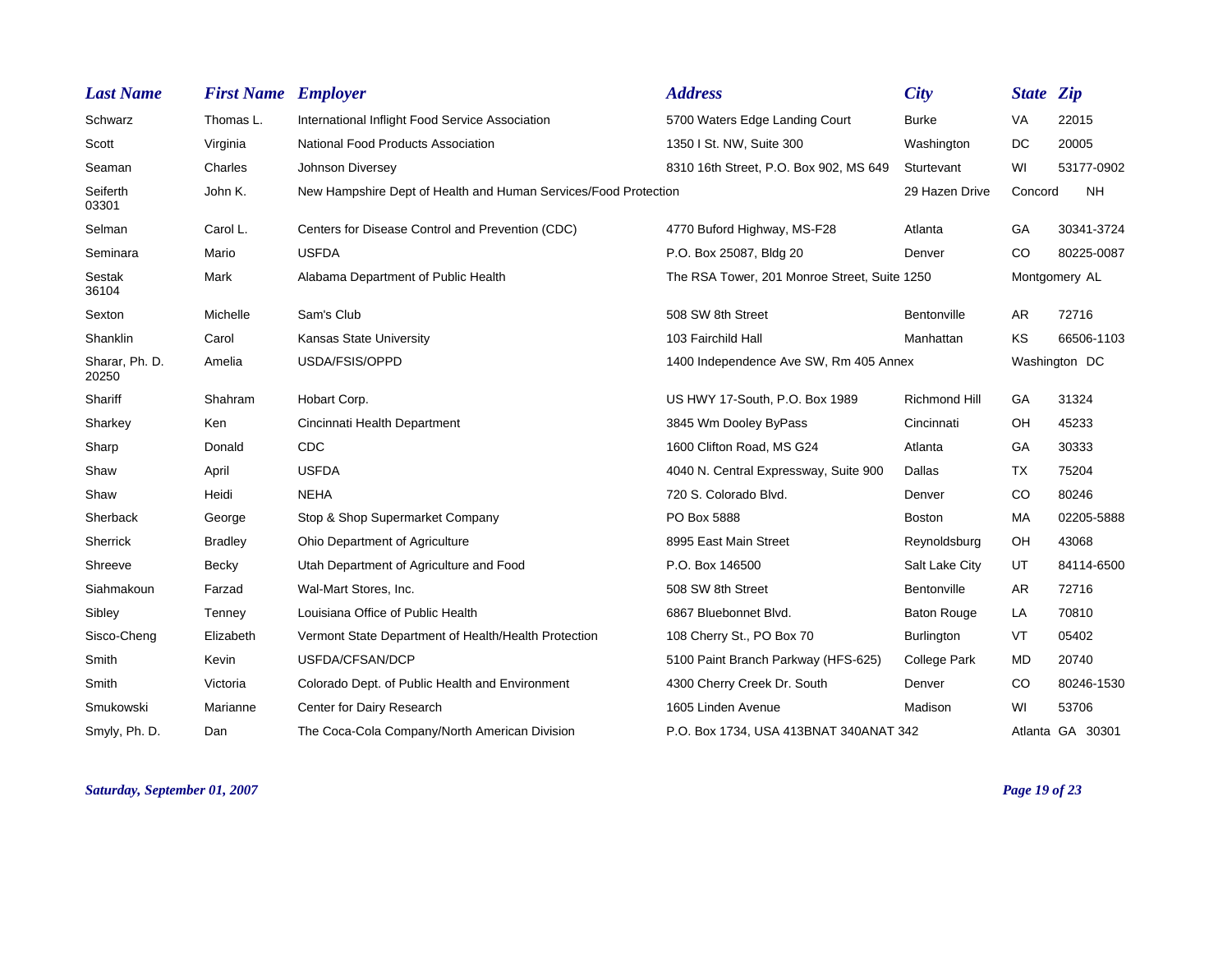| <b>Last Name</b>   | <b>First Name Employer</b> |                                                       | <b>Address</b>                     | <b>City</b>         | <b>State Zip</b> |            |
|--------------------|----------------------------|-------------------------------------------------------|------------------------------------|---------------------|------------------|------------|
| Solie              | Erik                       | City of Bloomington/MN                                | 1800 W. Old Shakopee Road          | Bloomington         | MN               | 55431-3027 |
| Spalding-Yoder     | Bethany                    | <b>Stark County Health Department</b>                 | 3951 Convenience Circle, N.W.      | Canton              | OH               | 44718      |
| Sproul             | Lawrence                   | <b>USFDA/State Training Team</b>                      | 11919 Rockville Pike, HFC-60       | Rockville           | MD               | 20852      |
| Sprow              | Gale                       | Publix                                                | 516 Gaston Drive                   | Spartanburg         | SC               | 29307      |
| Squire             | Al                         | Ryan's Restaurant Group Inc.                          | 405 Lancaster Avenue               | Greer               | <b>SC</b>        | 29650      |
| St. Clair          | Richard                    | Remel, Inc.                                           | 12076 Santa Fe Drive               | Lenexa              | KS               | 66215      |
| Stangley           | Matt                       | NRA Educational Foundation                            | 175 West Jackson Blvd., Suite 1500 | Chicago             | IL.              | 60604      |
| Starobin           | Dr. Anna                   | Ecolab                                                | 8300 Capital Drive                 | Greensboro          | <b>NC</b>        | 27409      |
| Steele             | James                      | Walt Disney World                                     | P.O. Box 10000                     | Lake Buena Vista FL |                  | 32830-1000 |
| Steinbach          | Pamela                     | Minnesota Department of Health                        | 625 North Robert Street            | St. Paul            | <b>MN</b>        | 55155      |
| Stetzer            | Janet                      | Montana Dept. of HHS/Food and Consumer Safety Section | 1400 Broadway, Rm C214             | Helena              | МT               | 59620      |
| Stevens-Grobbelaar | Becky                      | Yum! Brands, Inc.                                     | 100 South Hill Street, Suite 502   | Griffin             | GA               | 30224      |
| Stigger            | Tammi M.                   | RARE Hospitality International, Inc.                  | 8215 Roswell Road, Building 600    | Atlanta             | GA               | 30350      |
| <b>Stoffers</b>    | Charles                    | Safeway, Inc.                                         | 4410 Rosewood Drive                | Pleasanton          | CA               | 94521      |
| Stone              | Carmily                    | Iowa Department of Public Health                      | 321 E 12th St                      | Des Moines          | IA               | 50319      |
| Stone              | Kara                       | Colorado Dept. of Public Health and Environment       | 4300 Cherry Creek Dr. South        | Denver              | CO               | 80246-1530 |
| Strayer            | Lydia                      | <b>Chemstar Corp</b>                                  | 1223 Adams Street                  | Vicksburg           | <b>MS</b>        | 39183      |
| Strouth            | Theodore                   | Ohio Department of Health                             | 246 N. High Street                 | Columbus            | OH               | 43216-0118 |
| Swanson            | Katherine                  | Ecolab Inc                                            | 655 Lone Oak Drive                 | Eagan               | MN               | 55121-1560 |
| Swift              | Roy                        | American National Standards Institute (ANSI)          | 1819 L Street NW, Suite 600        | Washington          | DC               | 20036      |
| Tart               | Alan M.                    | <b>USFDA</b>                                          | 60-8th Street NE                   | Atlanta             | GA               | 30309      |
| Tharp              | David W.                   | International Association for Food Protection         | 6200 Aurora Avenue, Suite 200W     | Des Moines          | IA               | 50322-2864 |
| Thayer             | Dennis                     | Luby's Restaurants, Inc.                              | P.O. Box 120370                    | San Antonio         | <b>TX</b>        | 78212      |
| Thrall             | Lacie                      | FoodHandler, Inc.                                     | 1917 S. Brighton Circle            | Mesa                | AZ               | 85209      |
| Tong               | Jennifer                   | <b>National Restaurant Association</b>                | 11606 River Meadows Way            | Fredricksburg       | <b>VA</b>        | 22408      |

*Saturday, September 01, 2007 Page 20 of 23*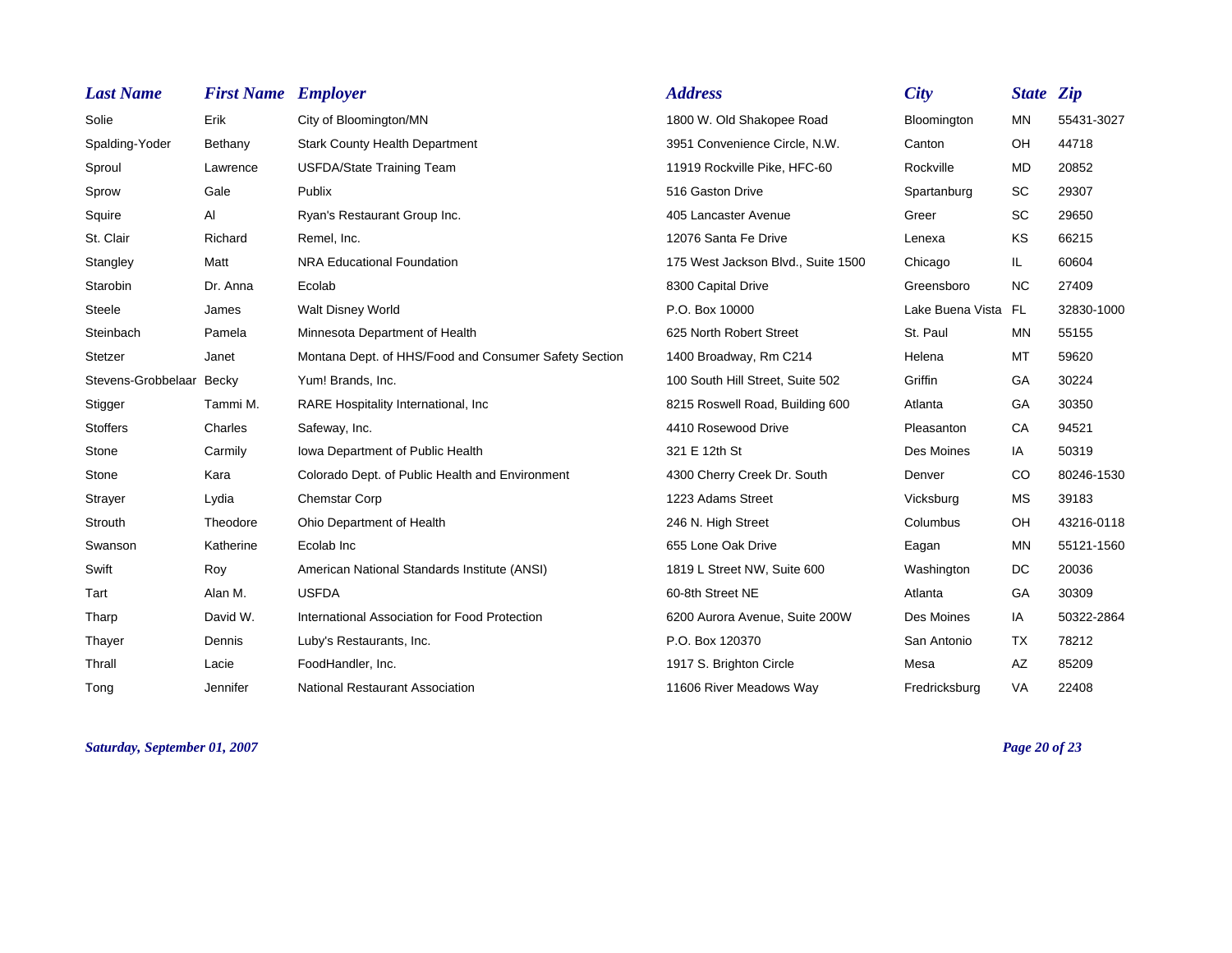| <b>Last Name</b> | <b>First Name Employer</b> |                                                 | <b>Address</b>                       | <b>City</b>          | <b>State Zip</b> |            |
|------------------|----------------------------|-------------------------------------------------|--------------------------------------|----------------------|------------------|------------|
| Tostrick         | Steven                     | Medina County Health Department                 | 4800 Ledgewood Drive / P.O. Box 1033 | Medina               | OH               | 44258      |
| Tretheway        | Catherine                  |                                                 | 14 Bell Lane                         | Valatie              | <b>NY</b>        | 12184      |
| Tryba            | Casimir M.                 | Big Y Foods, Inc.                               | 2145 Roosevelt Avenue, P.O. Box 7840 | Springfield          | MA               | 01102-7840 |
| Tsujimoto        | Keith                      | Safeway Stores                                  | 4410 Rosewood Drive                  | Pleasanton           | <b>CA</b>        | 94588-3492 |
| Tufto            | <b>Brad</b>                | <b>USFDA</b>                                    | 1000 North Argonne, Suite 105        | Spokane Valley       | WA               | 99005      |
| Turner           | <b>Brian</b>               | Sodexho                                         | 3020 Woodcreek Drive, Suite B        | <b>Downers Grove</b> | IL.              | 60515      |
| Tyjewski         | Susan                      | CKE Restaurants, Inc.                           | 401 W. Carl Karcher Way              | Anaheim              | CA               | 92803      |
| Uhler            | Paul                       | <b>USDA/FSIS</b>                                | FSIS/OPPHD/TAS, Room 405 Annex       | Washington           | DC.              | 20250      |
| Van Ostenbridge  | Mark                       | BI-LO / Bruno's                                 | 208 Industrial Boulevard             | Greenville           | <b>SC</b>        | 29607      |
| Van Wagenen      | Laura                      | Colorado Dept. of Public Health and Environment | 4300 Cherry Creek Dr. South          | Denver               | CO               | 80246-1530 |
| Vergili          | Richard R.                 | <b>Culinary Institute of America</b>            | 1946 Campus Drive                    | Hyde Park            | <b>NY</b>        | 12538      |
| Vergne           | Sue                        | Jack in the Box Inc.                            | 9330 Balboa Avenue                   | San Diego            | <b>CA</b>        | 92123      |
| Vigue            | Rebecca                    | Maine DHHS, CDC & P                             | 11 State House Station               | Augusta              | <b>ME</b>        | 04333-0010 |
| Viloria          | Nelrose                    | 3M Company                                      | 3M Center, Bldg. 275-05-W-04         | St. Paul             | <b>MN</b>        | 55144      |
| Vojdani          | Shahriar                   | Johnson Diversey                                | 11 Brierton Lane                     | <b>Bella Vista</b>   | AR               | 72714      |
| Voyles           | Margaret                   | Indiana State Department of Health              | 2 N. Meridian St., 5C                | Indianapolis         | IN               | 46204      |
| Wagner           | Bryan                      | Washoe County District Health Department        | 1001 East Ninth Street               | Reno                 | <b>NV</b>        | 89520-0027 |
| Wagner           | Christine                  | Johnson and Wales University - Florida Campus   | 1701 NE 127th Street                 | North Miami          | FL.              | 33187      |
| Wagner           | Jim                        | Dunkin Brands Inc.                              | 130 Royale St.                       | Canton               | MA               | 02021      |
| Wallace          | Rick                       | Florida Restaurant and Lodging Association      | 230 South Adams Street               | Tallahasee           | FL.              | 32312      |
| Wanucha          | Donna                      | <b>USFDA</b>                                    | HFR-1610, 5701 Executive             | Charlotte            | NC.              | 28212      |
| Ward             | Jim                        | The Kroger Company                              | 4111 Executive Parkway               | Westerville          | OH               | 43081      |
| Waters           | Donald W.                  | VA Dept of Health/Portsmouth Health District    | 1701 High Street, Suite 102          | Portsmouth           | <b>VA</b>        | 23704      |
| Watts            | Debbie                     | <b>Tulsa Health Department</b>                  | 4616 E. 15th Street                  | Tulsa                | <b>OK</b>        | 74112      |
| Weaver           | Amy                        | NRA Educational Foundation                      | 175 W. Jackson, Suite 1500           | Chicago              | IL.              | 60604-2814 |

*Saturday, September 01, 2007 Page 21 of 23*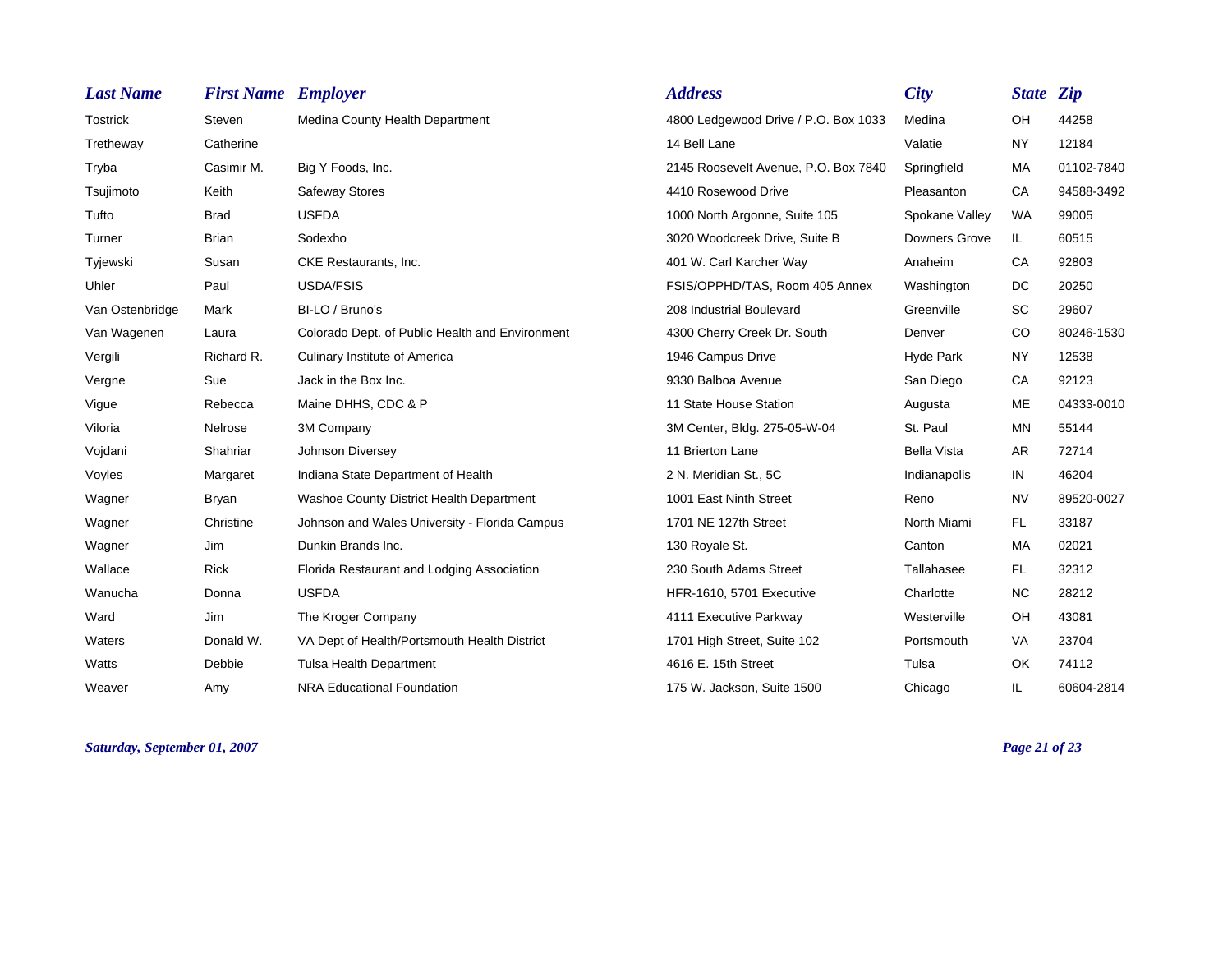| <b>Last Name</b> | <b>First Name Employer</b> |                                                            | <b>Address</b>                        | <b>City</b>         | <b>State Zip</b> |            |
|------------------|----------------------------|------------------------------------------------------------|---------------------------------------|---------------------|------------------|------------|
| Weaver           | Mary                       | <b>NSF</b> International                                   | 1581 72nd Street                      | New Richmond        | WI               | 54017      |
| Weisenstein      | Jack                       | Wendy's International, Inc.                                | 4288 W. Dublin-Granville Rd.          | Dublin              | OH               | 43017      |
| Welding          | Tom                        | <b>Summit County Health District</b>                       | 1100 Graham Road Circle               | Stow                | OH               | 44224-2992 |
| Wentzel          | Jennifer                   | Montgomery County Combined Health District                 | 117 S. Main St.                       | Dayton              | OH               | 45422      |
| Westom           | Chad                       | Nevada State Health Division                               | 1179 Fairview Drive, Suite 104        | Carson City         | <b>NV</b>        | 89701      |
| Whaley           | Linda                      | WV Office of Environmental Health - PH Sanitation Division | 1 Davis Square, Suite 200             | Charleston          | <b>WV</b>        | 25301      |
| Whiffen          | Amy                        | Dillon Food Stores (Kroger)                                | 2700 E. 4th                           | Hutchinson          | KS               | 67501      |
| Whitlock         | Lisa                       | <b>USFDA</b>                                               | 1301 Clay Street, Suite 1180N         | Oakland             | CA               | 94612      |
| Whittaker        | Mark                       | WV Bureau for Public Health                                | 107-109 Adams Street, Room 512        | Fairmont            | <b>WV</b>        | 26554      |
| Williams         | Debra                      | DBPR. Division of Hotels and Restaurants                   | 1940 North Monroe Street              | Tallahassee         | FL.              | 32399-0760 |
| Williams         | Dee                        | Jack in the Box Inc.                                       | 9330 Balboa Aevnue, Innovation Center | San Diego           | CA               | 92123      |
| Williams         | Jill Ann                   | Raley's                                                    | 500 West Capitol                      | Sacramento          | CA               | 95605-2696 |
| Williams         | Pam H.                     | Yum! Brands, Inc.                                          | 675 Mansell Rd, Suite 200             | Roswell             | GA               | 30076      |
| Wilson           | James                      | Johnson Diversey, Inc.                                     | 118 White Branch Court                | Fort Mill           | <b>SC</b>        | 29715      |
| Winkler          | Keith                      | Kings County Health Department                             | 330 Campus Drive                      | Hanford             | CA               | 93230-4375 |
| Winslow          | Larry                      | Donatos Pizza                                              | 935 Taylor Station Road               | Columbus            | OH               | 43230      |
| Witte            | Jeff                       | New Mexico Department of Agriculture                       | MSC 3189, Box 30005                   | Las Cruces          | <b>NM</b>        | 88003-8005 |
| Wojtala          | Gerald                     | Michigan Department of Agriculture                         | 525 W. Allegan                        | Lansing             | MI               | 48933      |
| Wood             | Sharon                     | H-E-B Grocery Company                                      | 5105 Rittman Rd.                      | San Antonio         | TX               | 78218      |
| Woodley          | Dr. Cynthia                | Professional Testing, Inc.                                 | 7680 Universal Drive, Suite 300       | Orlando             | FL.              | 32819      |
| Woody            | Jon-Mikel                  | USFDA/CFSAN                                                | 5100 Paint Branch Parkway, HFS-625    | <b>College Park</b> | <b>MD</b>        | 20740      |
| Worzalla         | Diann                      | Florida Division of Hotels and Restaurants                 | 1940 N. Monroe St, Northwood Centre   | Tallahassee         | <b>FL</b>        | 32399-1011 |
| Wright           | Kathleen                   | Fred Meyer - Kroger Co.                                    | PO Box 42121                          | Portland            | <b>OR</b>        | 97242      |
| Wright           | Lisa                       | <b>Conference for Food Protection</b>                      | 11825A Spruce Run Drive               | San Diego           | CA               | 92131      |
| Wright           | Randell                    | Ohio Department of Agriculture                             | 8995 East Main Street                 | Reynoldsburg        | OH               | 43068      |

*Saturday, September 01, 2007 Page 22 of 23*